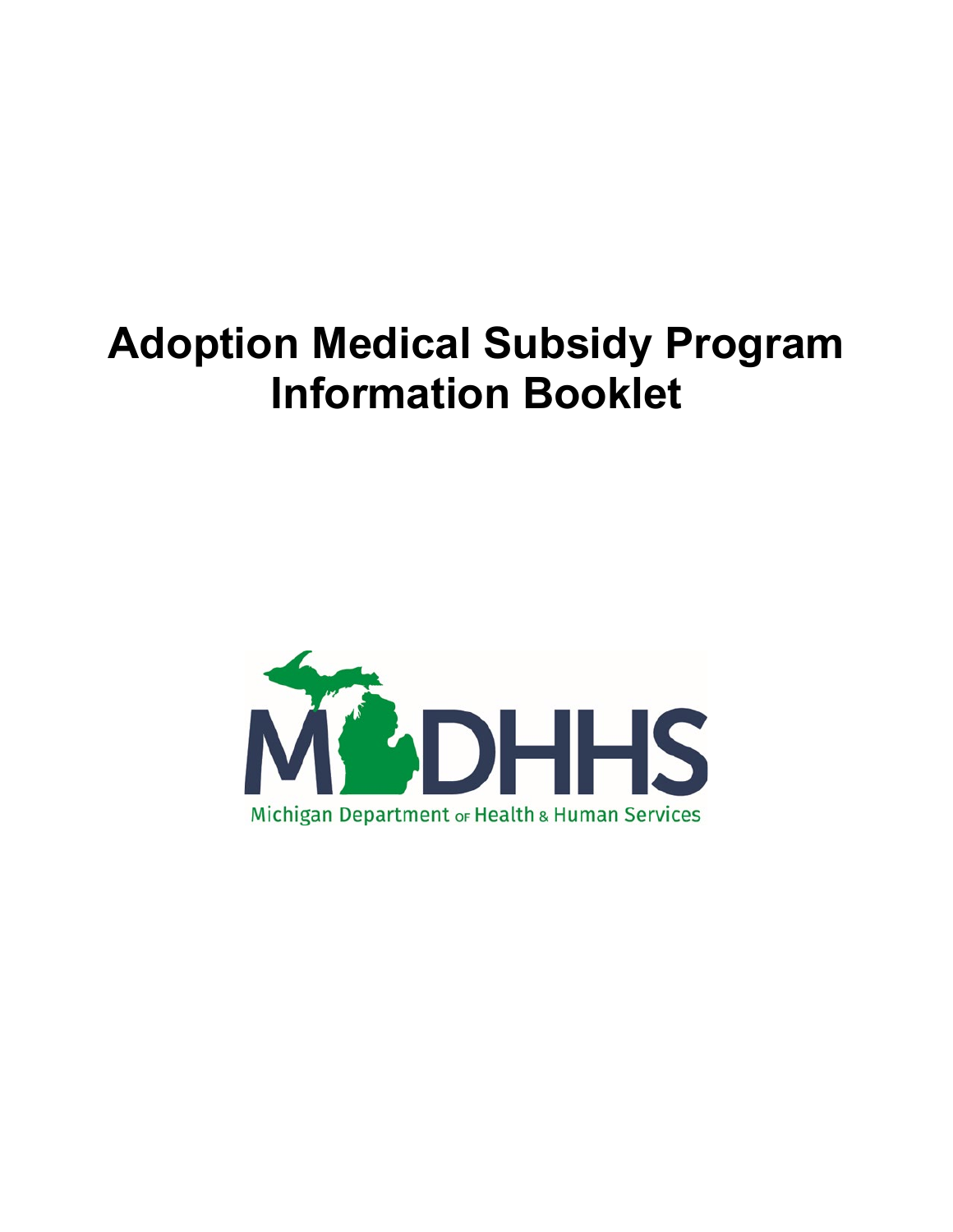## **CONTENTS**

| SERVICES AVAILABLE THROUGH THE ADOPTION MEDICAL SUBSIDY PROGRAM  4 |  |
|--------------------------------------------------------------------|--|
|                                                                    |  |
|                                                                    |  |
|                                                                    |  |
|                                                                    |  |
|                                                                    |  |
|                                                                    |  |
|                                                                    |  |
|                                                                    |  |
|                                                                    |  |
|                                                                    |  |
|                                                                    |  |
|                                                                    |  |
|                                                                    |  |
|                                                                    |  |
|                                                                    |  |
|                                                                    |  |
|                                                                    |  |
|                                                                    |  |
|                                                                    |  |
|                                                                    |  |
|                                                                    |  |
|                                                                    |  |
|                                                                    |  |
|                                                                    |  |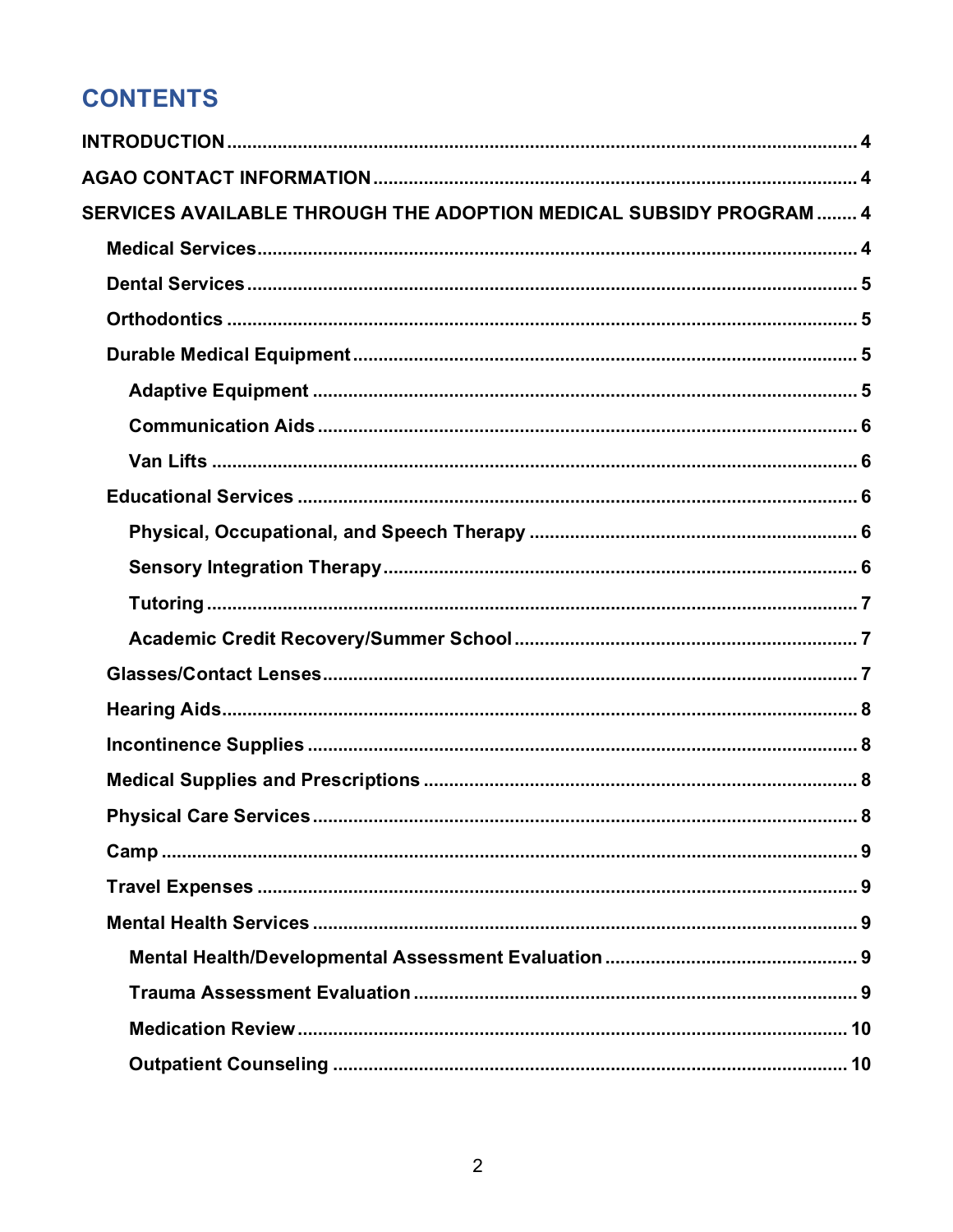<span id="page-2-0"></span>

| STEPS TO REQUEST PRIOR APPROVAL FOR MEDICAL SUBSIDY SERVICES 13 |  |
|-----------------------------------------------------------------|--|
|                                                                 |  |
|                                                                 |  |
|                                                                 |  |
|                                                                 |  |
|                                                                 |  |
|                                                                 |  |
|                                                                 |  |
|                                                                 |  |
|                                                                 |  |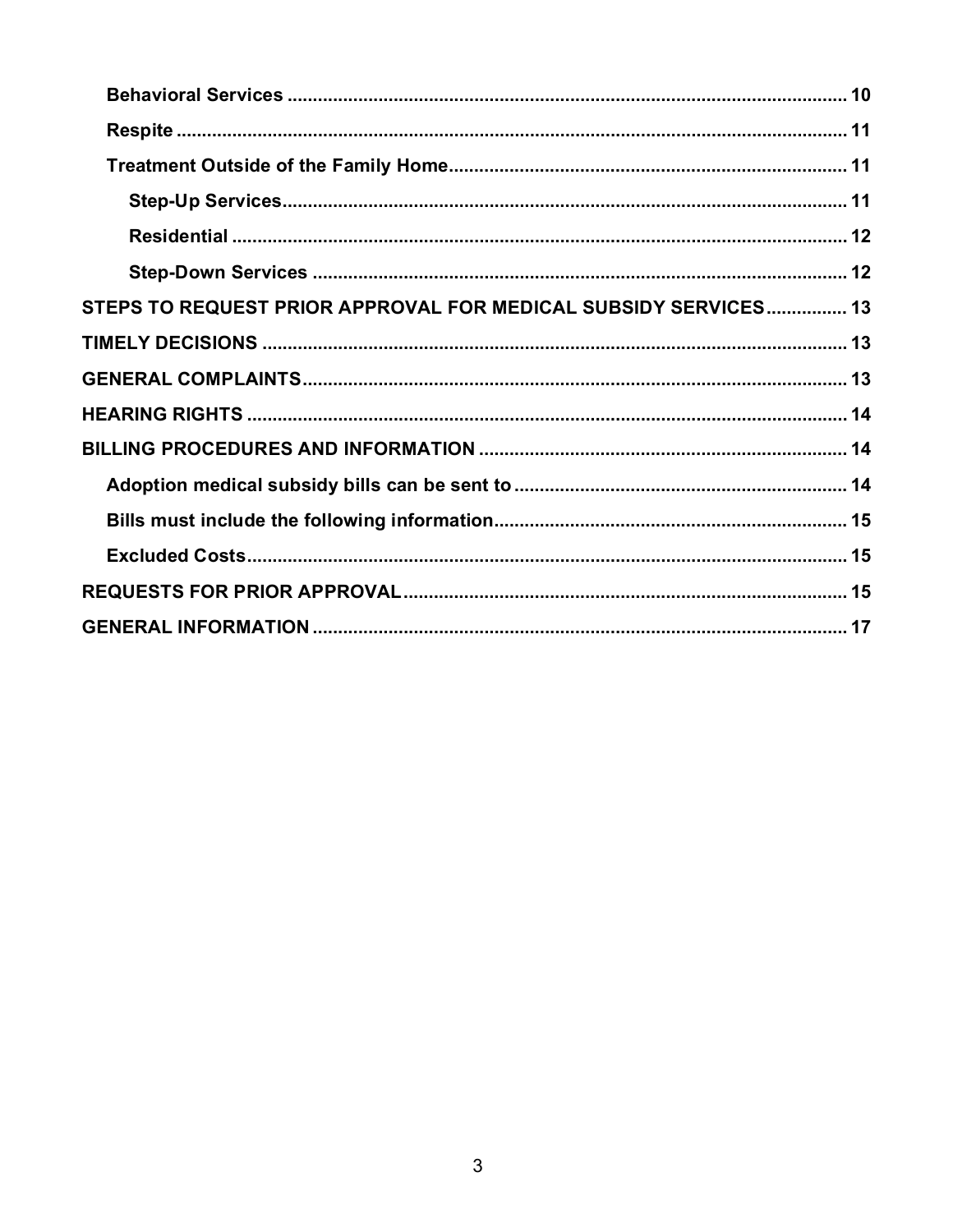## **INTRODUCTION**

#### **Welcome to the State of Michigan Department of Health and Human Services (MDHHS) Adoption Medical Subsidy Program!**

Adoption medical subsidy is a reimbursement program that helps with medical or treatment costs for children adopted from Michigan's child welfare system who have an identified physical, mental, or emotional condition which existed, or the cause of which existed, prior to the adoption petition being filed and are listed on the medical subsidy agreement. Payments for services after the effective date of coverage may be made after the child's medical subsidy agreement is signed and the child is placed for adoption.

The Adoption Medical Subsidy Program guidelines and limitations are as follows:

- 1. Most services must have **prior approval** from the Adoption and Guardianship Assistance Office (AGAO). Please see each service for prior approval requirements.
- 2. The service is necessary to treat a condition that was certified by AGAO prior to the child's 18th birthday.
- 3. All other resources, including Medicaid and private health insurance, must be used first, and this documentation must be provided with the request for funding. State law (MCL 400.115h) prohibits MDHHS from making a medical subsidy payment unless all other available public money and third-party insurance, such as Medicaid, Children's Special Health Care Services (CSHCS) (Michigan.gov/CSHCS), Community Mental Health (CMH) and private insurance have been exhausted. The medical subsidy program is the payer of last resort.
	- a. Denials for specific services are valid for one year from the date of the denial.
	- b. For children who do not qualify for coverage through CSHCS, a denial of coverage from CSHCS will be used as proof of denial of eligibility for future requests for the same service for the child. The parent/guardian can contact CSHCS through their local CSHCS office, at

800-359-3722, or by email (cshcsfc@michigan.gov).

- 4. Reimbursement may not cover 100% of the costs associated with the requested services.
- 5. Services may be reimbursed on or after the effective date of the adoption medical subsidy agreement.

## <span id="page-3-0"></span>**AGAO CONTACT INFORMATION**

**If you need help with completing the application, please contact your assigned adoption assistance analyst.** Analyst assignment is by the **parent's** last name. Please visit the [MDHHS Post-Adoption Parent Resources webpage](https://www.michigan.gov/mdhhs/adult-child-serv/adoption/post-adoption-resources/post-adopt-assist) for the AGAO staff contact list or call AGAO at 517-335-7801.

(https://www.michigan.gov/mdhhs/0,5885,7-339-73971\_7116\_63826\_11423---,00.html).

## <span id="page-3-1"></span>**SERVICES AVAILABLE THROUGH THE ADOPTION MEDICAL SUBSIDY PROGRAM**

#### <span id="page-3-2"></span>Medical Services

• **Prior approval is needed,** and the adoption medical subsidy program does **not** cover routine medical care.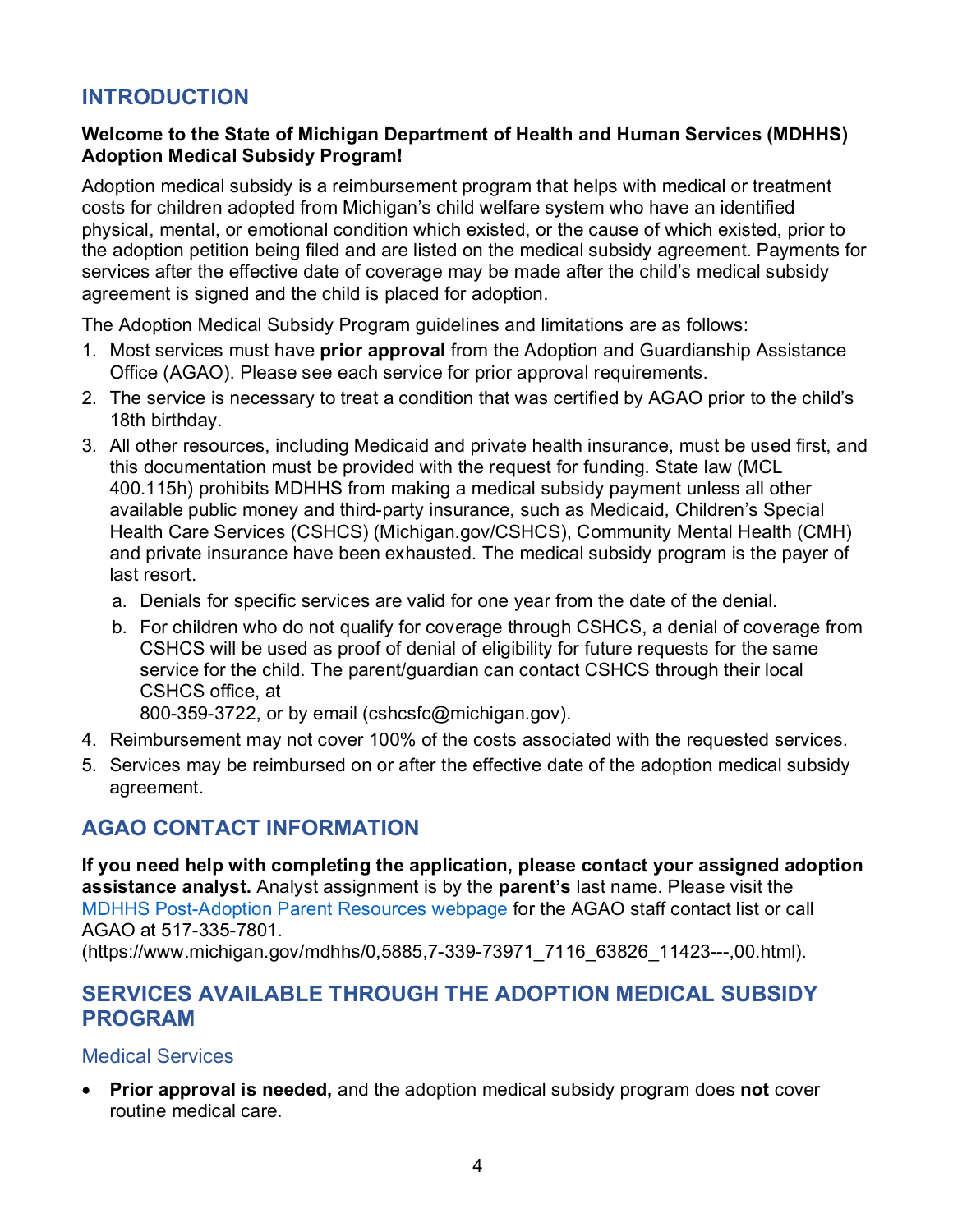- The maximum lifetime medical care benefit is \$5,000.
- Medical services include but are not limited to X-rays, blood draws/lab work, and medical procedures such as inpatient/outpatient surgeries.
- The child must have a condition certified through the medical subsidy program to be eligible for payment of the service.

#### <span id="page-4-0"></span>Dental Services

- **Prior approval is needed,** and the adoption medical subsidy program does **not** cover routine dental care or cosmetic treatment.
- The maximum lifetime dental benefit is \$5,000.
- If the child's dental needs are part of an orthodontic treatment plan, the service would fall under the orthodontics service.
- Dental services include but are not limited to cleanings, X-rays, fillings, root canals, crowns, and extractions.
- The child must have a condition certified through the medical subsidy program to be eligible for payment of the service.

## <span id="page-4-1"></span>**Orthodontics**

- **Prior approval is not needed,** but **medical subsidy for a certified condition must be in place prior to the treatment date.**
- The maximum lifetime benefit through the medical subsidy program is \$5,000.
- A treatment plan from the proposed orthodontic provider must be submitted and include the following:
	- The presenting dental condition.
	- How the treatment will correct the presenting condition.
	- •• Timeline for treatment.
	- The expected treatment outcome.
	- Statement of total cost, including any needed extractions.

## <span id="page-4-2"></span>Durable Medical Equipment

- **Prior approval is needed.**
- Durable medical equipment includes items that can stand repeated use, are used to serve a medical purpose, are not useful to a person in the absence of illness or injury and can be used in the home.
	- Examples of durable medical equipment include but are not limited to wheelchairs, ramps, and walkers, and sensory equipment such as swings, trampolines, and weighted blankets/vests.
	- Excluded items include but not limited to elevators, vehicles, whirlpools, structural changes, or improvements to the home.
- Documentation verifying medical necessity based on a medical condition or diagnosis certified by AGAO must be sent with requests for prior approval.

## <span id="page-4-3"></span>Adaptive Equipment

• **Prior approval is needed,** and the benefit amount is unlimited during program eligibility.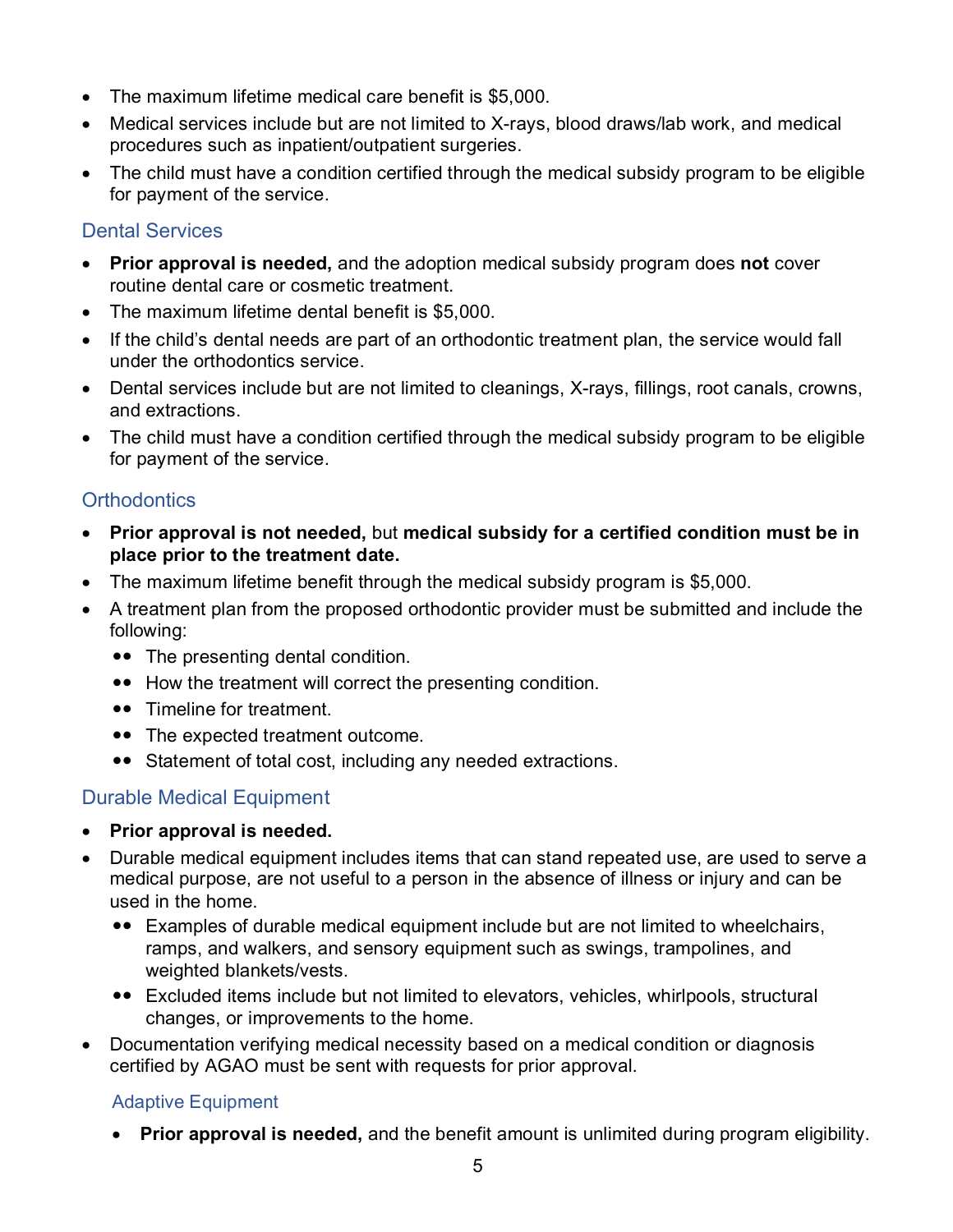- Adaptive equipment is an item that is designed to specifically help a child to compensate for a physical deficit.
- Adaptive equipment includes but is not limited to enhanced keyboard and feeding utensils.

#### <span id="page-5-0"></span>Communication Aids

- **Prior approval is needed,** and the maximum benefit is \$1,500 every two years.
- These devices enhance and augment communication for the child and include but are not limited to computer software, speech enhancing devices, and noise canceling headphones.

## <span id="page-5-1"></span>Van Lifts

- **Prior approval is needed,** and the maximum benefit amount is \$5,000 every five years.
- An application to CSHCS must be submitted prior to requesting approval from AGAO, and the approval or denial from CSHCS must be sent to AGAO.

## <span id="page-5-2"></span>Educational Services

#### <span id="page-5-3"></span>Physical, Occupational, and Speech Therapy

- **Prior approval is needed,** and the benefit amount is unlimited during program eligibility.
- Physical, occupational and speech therapy are limited to the same level as the services included in the child's current Individual Education Plan (IEP).
	- Physical, occupational, and speech therapy service providers must be licensed to provide these services.
	- Children who are home schooled or attend private schools must obtain an IEP and services from the local or intermediate school district before medical subsidy will approve these services.
	- The adoption medical subsidy program cannot authorize payment or reimbursement when private insurance, CSHCS, Early On® Michigan, the local public school district, and/or Medicaid are providing the services.
		- o For **children ages 2 and under**, the adoptive parent must apply to Early On® Michigan (www.1800earlyon.org) before requesting prior approval from AGAO. Documentation of the request and/or denial must be provided to AGAO. If the child is enrolled in Early On® Michigan, medical subsidy will not pay for the service.
		- o For pre-primary **children ages 3 to 5**, the adoption medical subsidy program may help with the cost of these services if all other resources have been exhausted. Payment for these services through AGAO will not exceed the Medicaid payment rate. A copy of the Early On® Michigan denial or pre-primary impairment (PPI) denial letter from the school district must be included with the application.
		- o For school-age **children ages 6 and older**, adoption medical subsidy may help with the cost of physical, occupational or speech therapy if all other resources above have been exhausted.

#### <span id="page-5-4"></span>Sensory Integration Therapy

• **Prior approval is needed,** and the benefit amount is unlimited during program eligibility.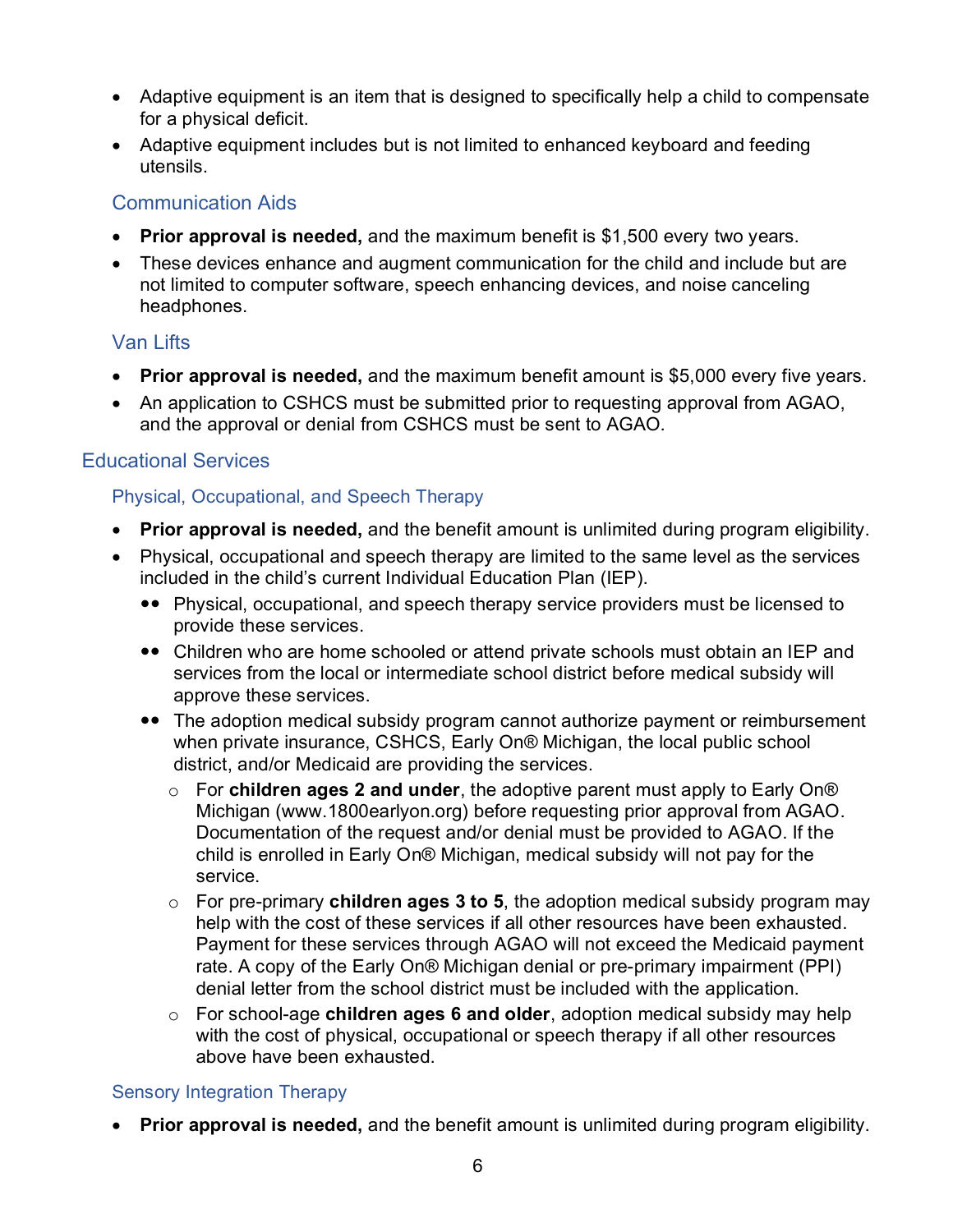- Sensory integration therapy is a form of occupational therapy intended to help the child regulate sensory responses.
- The adoption medical subsidy program may cover up to six months of sensory integration therapy for children who have medical subsidy for neurological conditions and a physician's prescription for the service, after all other payment resources have been exhausted.
- Payments for sensory integration therapy will not exceed the Medicaid rate for occupational therapy.

## <span id="page-6-0"></span>**Tutoring**

- **Prior approval is needed**, and the benefit cannot exceed \$150 per week.
- Services are available to children who attend public or private schools or are homeschooled. Limited tutoring may be approved for:
	- Children ages 7 and older to raise a failing grade (D or below) in a general education class, if related to a medical condition certified by the AGAO.
	- Children who are receiving educational services as part of their special education Individual Education Plan (IEP) or 504 plan who need specific help beyond parental assistance, if the related to a medical condition certified by the AGAO. If a child does not have an IEP or 504 plan, the parent will need to contact their local intermediate school district to obtain one.
- The request must include:
	- A written recommendation for tutoring from the child's teacher(s) with the specific subject(s) in which the child requires tutoring.
	- An estimated length of time that the tutoring will be needed.
	- A written syllabus or tutoring plan.
	- Documentation verifying that the tutor is qualified to tutor the child.
- Tutoring approved through AGAO must occur outside of regular school hours and may not be provided by a member of the adoptive household.
- Requests for more tutoring require a new prior authorization and a progress report from the child's teacher that evaluates the results of and need for more tutoring. The progress report must state the need for more remedial assistance.

#### <span id="page-6-1"></span>Academic Credit Recovery/Summer School

- **Prior approval is needed**, and the benefit amount is unlimited during program eligibility.
- This service can be used during the school year or summer months.
- The courses must meet high school graduation requirements for the child, and the child must have a certified condition through AGAO related to academic performance.
- Documentation from the school must include the cost of course and a statement that completion of course is needed for high school graduation.

#### <span id="page-6-2"></span>Glasses/Contact Lenses

- **Prior approval is not needed,** and the benefit amount is unlimited during program eligibility.
- Adoption medical subsidy may reimburse for one pair of glasses or one year's worth of contact lenses every 12 months.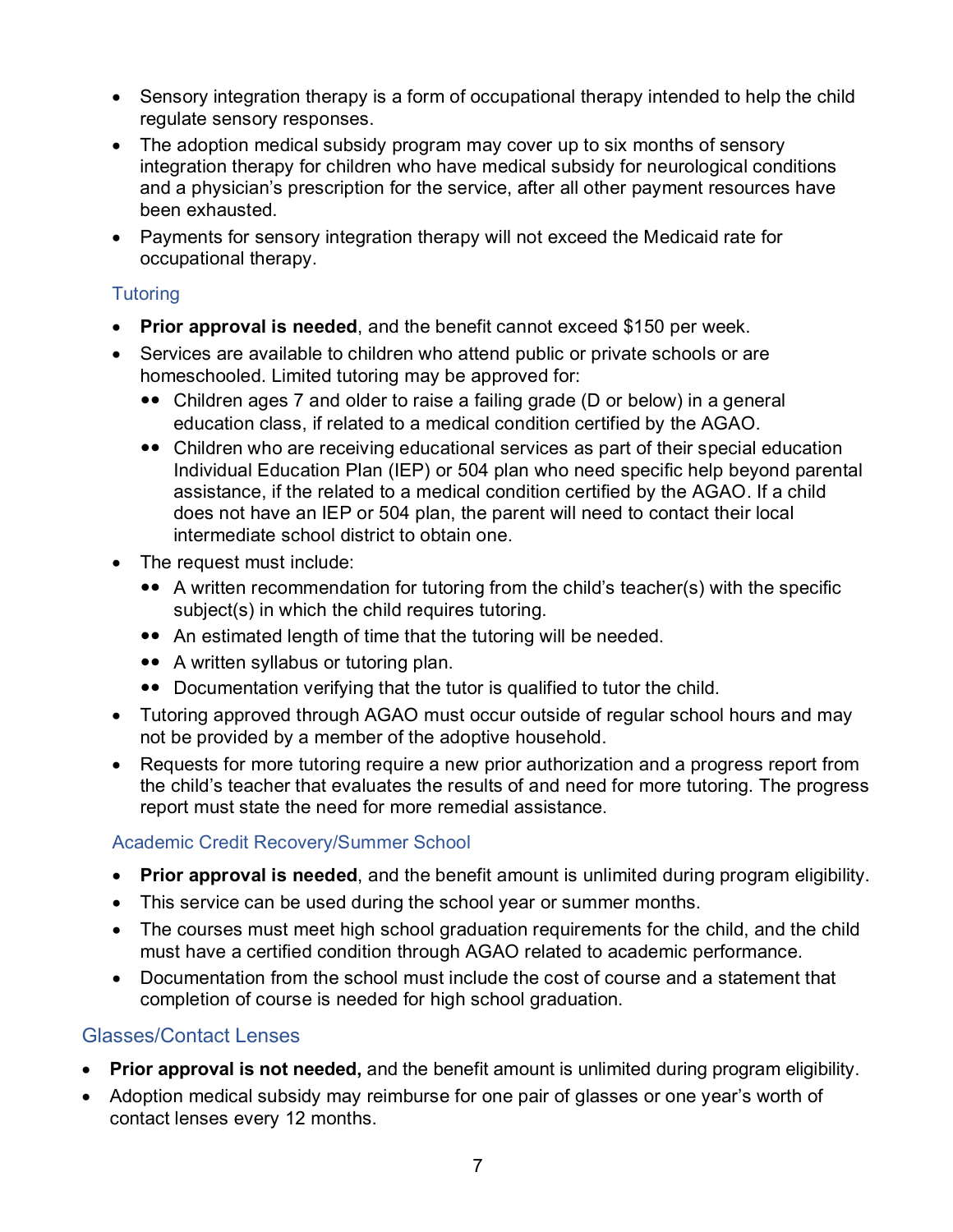- Glasses or contact lenses must be medically prescribed and related to a condition certified through AGAO.
- When sending a claim for reimbursement, the parent must include the invoice showing proof of payment and documentation that all other resources have been exhausted.

## <span id="page-7-0"></span>Hearing Aids

- **Prior approval is not needed,** and the benefit amount is unlimited during program eligibility.
- Adoption medical subsidy may reimburse for medically prescribed hearing aids once every 12 months for related conditions certified through AGAO.
- When sending a claim for reimbursement, the parent must include the invoice showing proof of payment and provide documentation that all other resources have been exhausted.

## <span id="page-7-1"></span>Incontinence Supplies

- **Prior approval is needed**, and the benefit amount is unlimited during program eligibility.
- Adoption medical subsidy may reimburse for diapers, pull-ups, or other incontinence supplies.
	- Supplies must be related to a condition certified through AGAO.
	- There must be written documentation of a medical need.
	- •• The child must be age 4 or older.

#### <span id="page-7-2"></span>Medical Supplies and Prescriptions

- **Prior approval is needed for medical supplies but not for prescriptions**, and the benefit amount is unlimited during program eligibility.
- Medical supplies and prescriptions may be covered for treatment of a condition certified through the AGAO. Medicaid and private insurance must be used prior to sending a request to the AGAO
- Medical subsidy does not pay for general over-the-counter medical or first aid supplies or for medications that have not been approved by the U.S. Food and Drug Administration.

## <span id="page-7-3"></span>Physical Care Services

- **Prior approval is needed**, and the maximum payment is \$15 per hour, up to eight hours per day, for a period of six months.
- Physical care services help with caring for a child's special physical condition with complex and continuing medical maintenance issues. Examples of complex and continuing medical maintenance issues are quadriplegia, tube feeding, ostomy care, and severe multiple impairments.
- Children with complex and continuing medical maintenance may be eligible for services while waiting to obtain ongoing care and/or services through Medicaid or CSHCS programs.
- This service can be used to prevent hospitalization or out-of-home care but is not authorized on an emergency basis.
- Approval of this service requires a written treatment plan from CSHCS which determines the total amount of treatment and time needed and whether the service can be covered through CSHCS.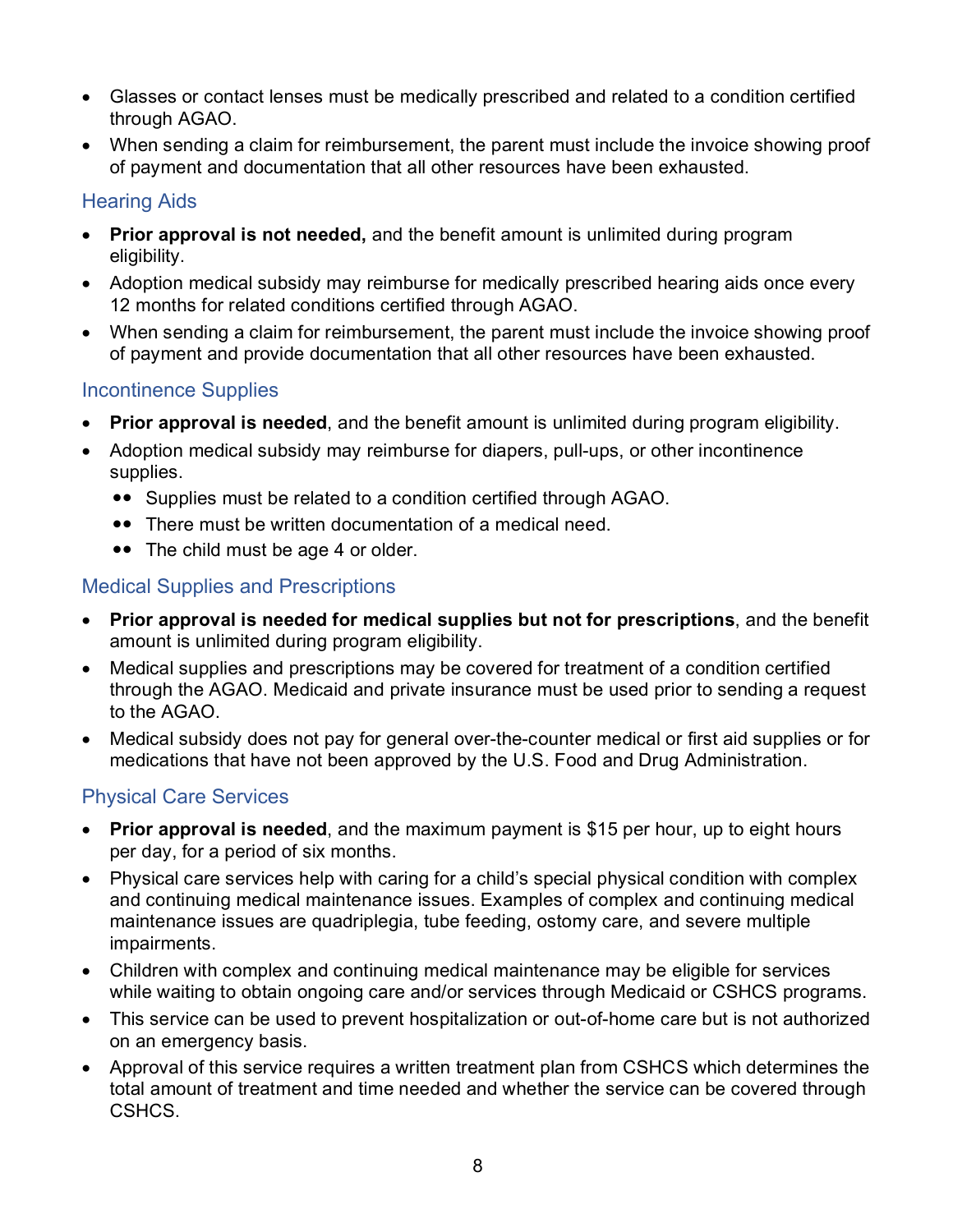- The service provider cannot be a member of the adoptive household and must be qualified by education, training, or experience as determined by the AGAO.
- Approval of this service may be granted if it is not included in the Determination of Care (DOC) rate on the child's adoption assistance daily rate.
- This service cannot be used for childcare for the adoptive parent to attend work, school, run errands, or provide care for foster children, or due to the incapacity of the adoptive parent to care for the child.

## <span id="page-8-0"></span>Camp

- **Prior approval is needed**, and the maximum benefit is up to \$500 per calendar year.
- Documentation is needed from one of the child's professional service providers verifying the camp would benefit the child and is related to a medical or mental health condition certified by adoption medical subsidy.
- Overnight and day camps must be licensed in the state where they are located.
- Transportation costs to or from the camp are not covered.

## <span id="page-8-1"></span>Travel Expenses

- **Prior approval is needed** and may be granted if the travel is:
	- More than 30 miles round trip.
	- Necessary for the treatment of a condition certified by AGAO.
- Reimbursement is limited to those family members whose presence is necessary for the treatment of the condition of the child that has been certified through the AGAO.
- Lodging may be approved if the family must be away from home overnight to obtain the medical care for the condition and the treatment is more than 50 miles from the family residence.
- Approval of this service may be granted if it is not included in the Determination of Care (DOC) rate on the child's adoption assistance daily rate.
- Payment for travel is based on the standard state rate for mileage, meals, and lodging, and the [DHS-1624, Adoption Medical Subsidy Travel Reimbursement Log,](https://www.michigan.gov/documents/dhs/5e7361624_448636_7.doc) must be completed.

## <span id="page-8-2"></span>Mental Health Services

<span id="page-8-3"></span>Mental Health/Developmental Assessment Evaluation

- **Prior approval is needed.**
- AGAO may approve an outpatient mental health or developmental assessment or evaluation up to a maximum of \$500.
- Medicaid via CMH services must be requested and used, when available, before approval by the medical subsidy program.

## <span id="page-8-4"></span>Trauma Assessment Evaluation

- **Prior approval is needed.**
- Trauma assessments must be completed by a trauma assessment program contracted by MDHHS, at the contracted rate.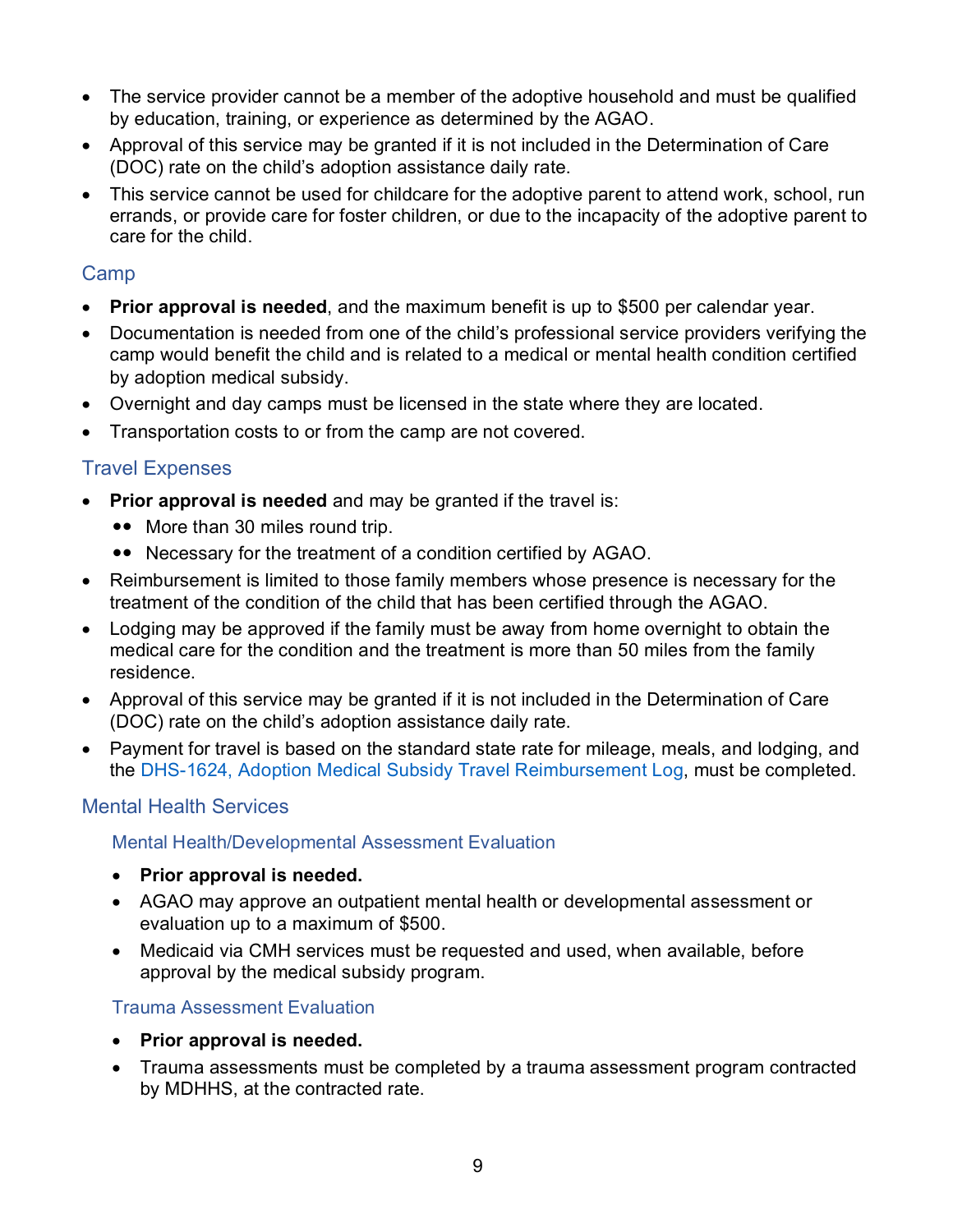• Prior to requesting a prior approval for a trauma assessment, the parent(s) must obtain a pre-screening assessment through their regional [Post Adoption Resource Center](https://www.michigan.gov/mdhhs/0,5885,7-339-73971_7116_63826_63829---,00.html)  [\(PARC\)](https://www.michigan.gov/mdhhs/0,5885,7-339-73971_7116_63826_63829---,00.html) (https://www.michigan.gov/mdhhs/0,5885,7-339-73971\_7116\_63826\_63829--- ,00.html) and have a related certified condition.

#### <span id="page-9-0"></span>Medication Review

- **Prior approval is needed**, and the maximum allowable rate is \$24.
- Medication reviews may be covered through AGAO for medication related to an emotional/mental condition that has been certified through the medical subsidy program.

#### <span id="page-9-1"></span>Outpatient Counseling

- **Prior approval is needed** except as noted below and may be granted for up to three sessions per week for a period of up to six months.
- Outpatient mental health and related services are those psychological, psychiatric, counseling, psychotherapy, or other similarly defined services for evaluation and/or treatment of emotional/mental conditions that have been certified eligible by AGAO, and may include:
	- Clinical counseling: A counselor meets with a child and/or family members and/or other person(s) significant to the child at a confidential space in the counselor's usual place of business.
	- Outreach counseling: A counselor meets with the child and/or family members and/or other person(s) significant to the child at the family's home or at a mutually agreed upon site.
	- Group counseling: A counselor meets with a group of clients with similar needs.
- Counseling services may be available through local community mental health providers, Medicaid providers, and private insurance providers.
- Payment for outpatient therapy does not require prior approval from AGAO for the first six months with a maximum of three time a week if:
	- The child is transitioning from foster care to adoption and will continue to receive services from the same counselor used during foster care; or
	- The child has not received counseling services in the past 12 months, and the parent(s) are currently seeking services for the child.

#### **Note: Additional sessions will require prior approval.**

- Medical subsidy reimburses the adoptive family to cover costs beyond the amount paid by the child's private insurance or Medicaid. Maximum reimbursement rates are:
	- \$63 per 50 to 60-minute individual counseling session.
	- \$81.81 per 50 to 60-minute family counseling session.
	- \$19 per person per 50 to 60-minute group session.

## <span id="page-9-2"></span>Behavioral Services

- **Prior approval is needed.**
- Behavioral services are educational and behavioral services (12 months or less) for the child and parent(s) to improve the parent's skills and modify the child's behavior related to the mental/emotional condition(s) certified by AGAO.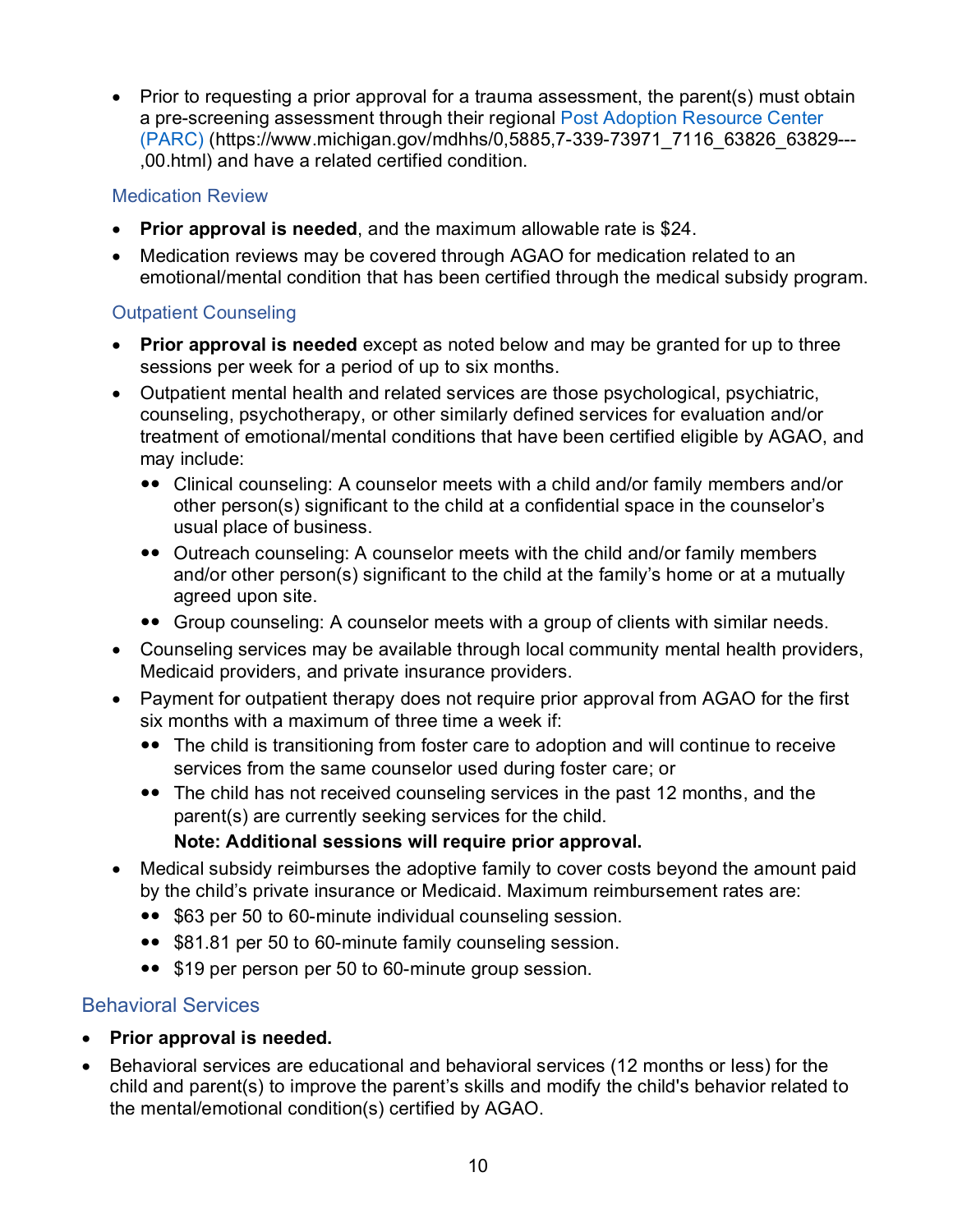- For one child, the maximum payment is \$40 per hour, for a maximum of \$1,000 per calendar month, not to exceed \$4,800 in a 12-month period.
- When two or more children from the same family are being provided services at the same time, the maximum payment is \$50 per hour, with a maximum of \$1,400 per calendar month, not to exceed \$7,200 in a 12-month period.

## <span id="page-10-0"></span>**Respite**

- **Prior approval is needed.**
- The adoption medical subsidy program may reimburse up to \$50 per day, not to exceed four days per month or 24 days per 12-month period.
- Requests for prior approval of respite care must include:
	- Documentation from one of the child's professional service providers indicating need for the service in relation to a condition certified by the adoption medical subsidy program.
	- Documentation that respite care services through other programs such as CMH have been exhausted, are unavailable, or do not provide the recommended number of respite care hours.

## <span id="page-10-1"></span>Treatment Outside of the Family Home

- **Prior approval is needed.**
- Short-term treatment outside the family home can be covered as a last resort when treatment goals are not being achieved in the family setting. Adoption medical subsidy policy limits the amount of coverage to six months. Approvals may be granted for periods of up to 90 days at a time.
- The goals of treatment outside the family home are to address the child's emotional and behavioral problems, strengthen the adoptive family, and facilitate the reunification of the child with their adoptive family.
- Adoptive parents must be actively engaged in the child's treatment, including participation in family therapy, family weekends, phone calls, and home visits. Lack of family participation will result in discontinuation of funding for the out-of-home treatment by AGAO.
- The adoption medical subsidy program does not cover treatment outside the family home for young adults ages 18 or older or psychiatric hospitalization.
- For complete documentation requirements for treatment outside of the family home please see the [Adoption Assistance Manual AAM 640, Use of the Adoption Medical Subsidy](https://dhhs.michigan.gov/OLMWEB/EX/AA/Public/AAM/640.pdf)  [Program](https://dhhs.michigan.gov/OLMWEB/EX/AA/Public/AAM/640.pdf) (https://dhhs.michigan.gov/OLMWEB/EX/AA/Public/AAM/640.pdf).

#### <span id="page-10-2"></span>Step-Up Services

- Step-up services are used when a child requires temporary placement of 90 days or less outside the family home to de-escalate family conflicts, stabilize behaviors, and facilitate a return home to avoid a longer-term placement in a more restrictive environment.
- The adoptive parent is responsible selecting the step-up provider and arranging the placement.
- The step-up placement must be in a licensed foster care home or with an identified relative who is included in the therapeutic treatment plan.
- Step-up services cannot be provided by the child's adoptive or biological parent or anyone currently living in the adoptive home.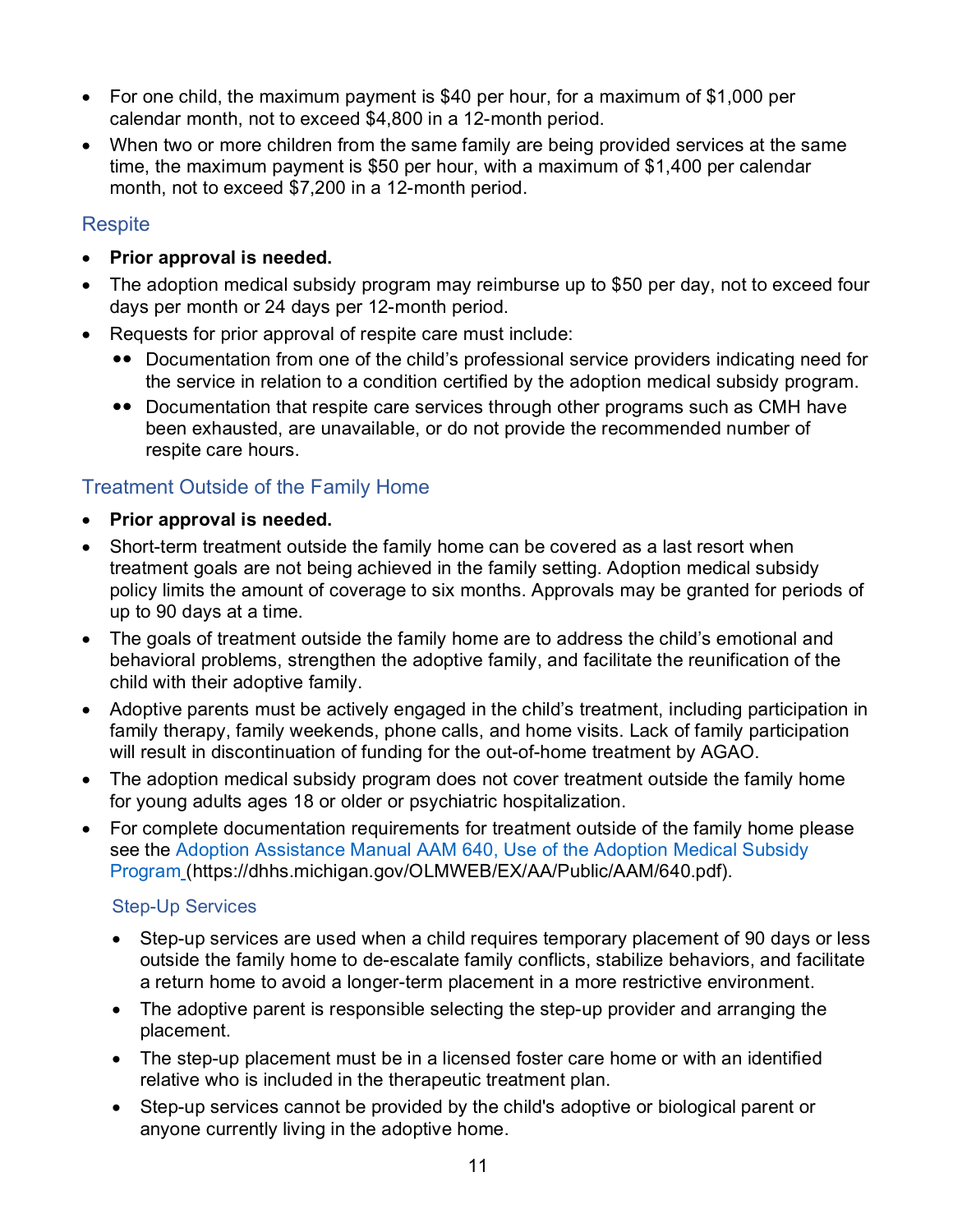- Step-up services are based on the child's age.
	- Children ages 12 and under: up to \$50 per day, per child, to the licensed foster parent and the relevant administrative rate to the supervising agency, if applicable.
	- Children ages 13-17: up to \$60 per day, per child, to the licensed foster parent and the relevant administrative rate to the supervising agency, if applicable.

#### <span id="page-11-0"></span>**Residential**

- Residential treatment services are used as a last resort when the child's emotional/behavioral needs and treatment goals are unable to be met in the home and community setting.
- A completed residential application must be sent to AGAO.
- Residential services cannot be used in lieu of court charges or for children with a pending delinquency case.
- This service is limited to 90 days. AGAO cannot provide coverage through the adoption medical subsidy program for residential treatment more than 90 days unless an extension, up to a maximum of an additional 90 days, is granted in writing by AGAO.
- Parents must:
	- Supply information about past treatment efforts.
	- Report any court or CPS involvement.
	- Participate in the child's treatment as required by the treatment plan.
	- Maintain a home living arrangement for the child while in treatment.
	- Continue regular contact/visitation with the child and allow the child to have home visits.
	- Follow the reunification plan/expectation that the child will return to their care and home.
- Before funding for residential treatment can be granted, the department's contractor must complete an independent third-party assessment of the child.

**Note:** For further questions or to request an application for residential treatment, parents can contact the residential treatment analyst listed on the AGAO contact sheet.

## <span id="page-11-1"></span>Step-Down Services

- Step-down services are used when a child needs a temporary placement of 90 days or less to support adjustment from a more restrictive residential setting, regardless of funding source, to community living and the family home.
- The adoptive parent is responsible selecting the step-down provider and arranging the placement.
- The step-down placement must be in a licensed foster care home, a licensed transitional placement program home, child caring institution, or with an identified relative who is included in the therapeutic treatment plan.
- Step-down services cannot be provided by the child's adoptive or biological parent or anyone currently living in the adoptive home.
- Step-down services are based on the child's age.
	- Children ages 12 and under: up to \$50 per day, per child, to the licensed foster parent and the relevant administrative rate to the supervising agency, if applicable.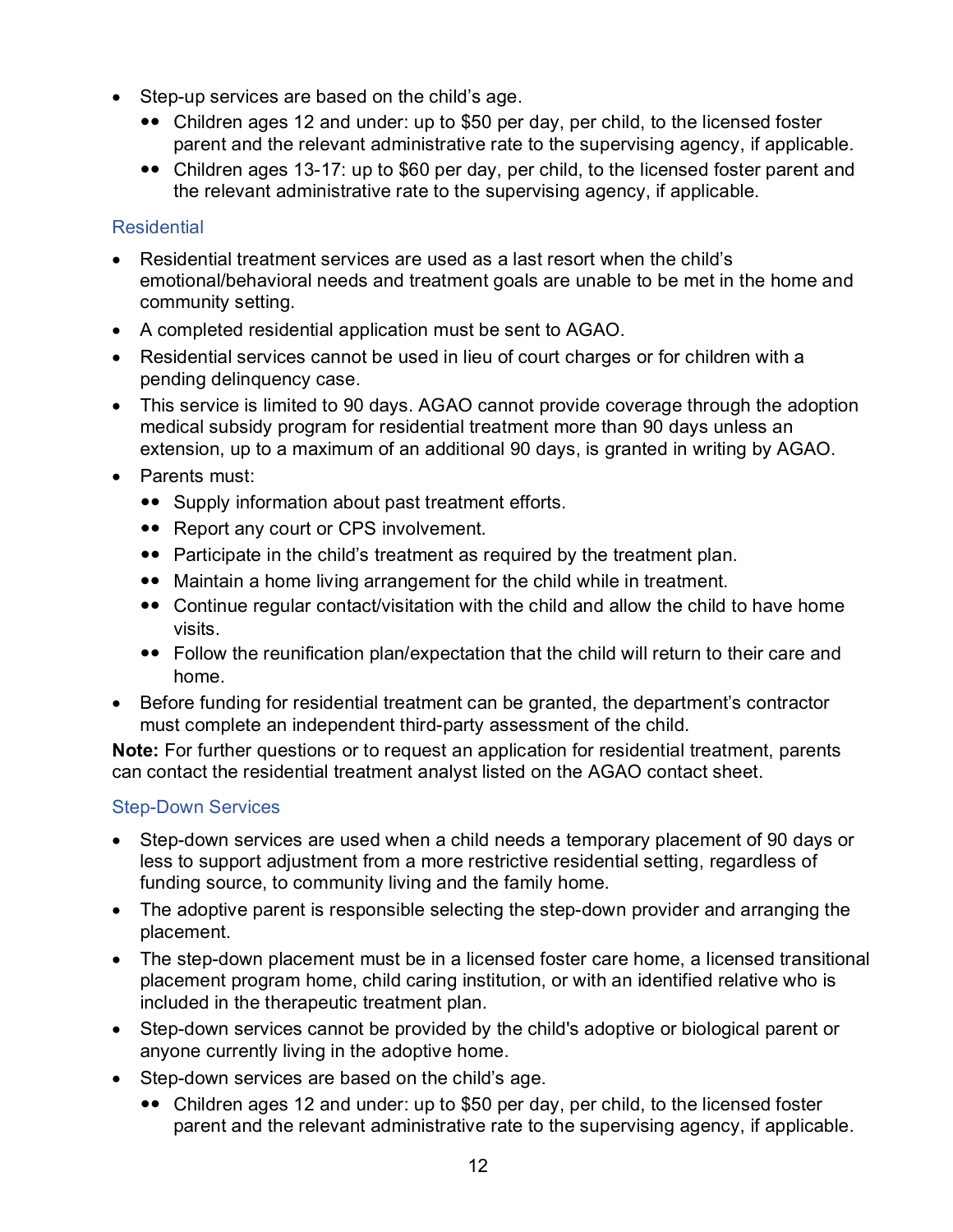• Children ages 13-17: up to \$60 per day, per child, to the licensed foster parent and the relevant administrative rate to the supervising agency, if applicable.

## <span id="page-12-0"></span>**STEPS TO REQUEST PRIOR APPROVAL FOR MEDICAL SUBSIDY SERVICES**

- 1. **Read this booklet and keep it for your records.** It has valuable information about our programs.
- 2. **Mail your preauthorization application to:**

**MDHHS** AGAO – Medical Subsidy, Suite 612 PO Box 30037 Lansing, MI 48909 Fax: 517-335-4019 or 517-241-7042

- 3. **You may be asked to provide additional verification for some providers.**
- 4. **You will receive a letter** in the mail or by email, if an email address is provided, informing you if you are approved or denied for assistance. The letter has valuable information including the name, phone number, and email address of your AGAO adoption assistance analyst.

## <span id="page-12-1"></span>**TIMELY DECISIONS**

#### **AGAO must make timely decisions to approve or deny your application for assistance.**

Once your application is received by the AGAO, it will be processed within 30 calendar days and written notification will be provided to you. If approved, the effective date will be when a complete application is received. If your application is incomplete, a letter will be sent detailing the information that is needed. Parents have 45 days from the date of the letter to provide the analyst with the information. **Note: Residential applications allow parents 90 days to submit all documentation.**

If the information you provided is not correct, AGAO has the right to discontinue services and recoup funds for paid services.

If the above occurs or AGAO denies your request for preauthorization of services, you will be sent written notification. The written notification will include your right to request an administrative hearing.

## <span id="page-12-2"></span>**GENERAL COMPLAINTS**

You have the right to make general complaints about matters other than the right to apply, nondiscrimination, or hearing issues. Written complaints can be sent to:

> <span id="page-12-3"></span>**MDHHS** AGAO – Medical Subsidy, Suite 612 PO Box 30037 Lansing, MI 48909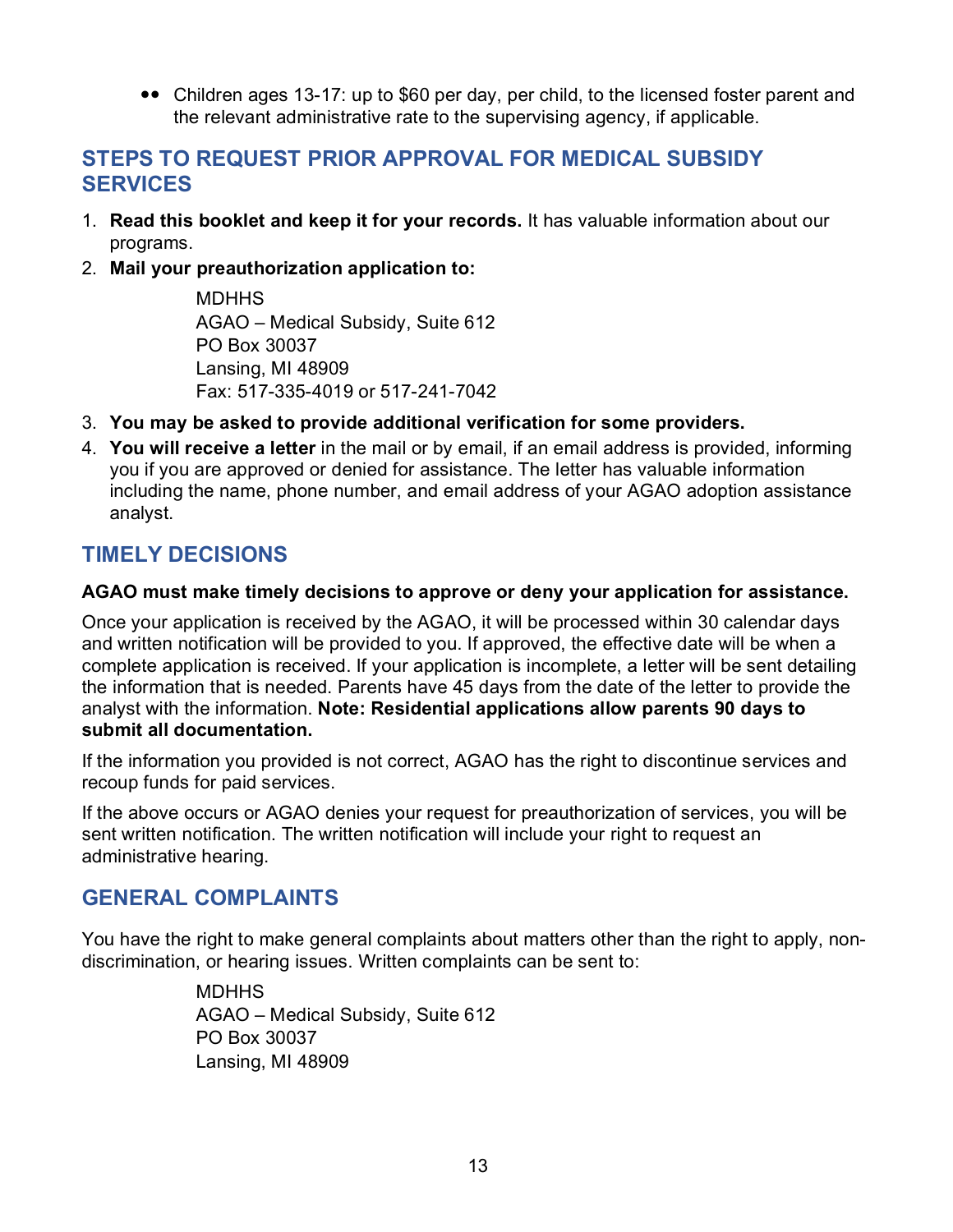## **HEARING RIGHTS**

If you receive a denial for services and/or certification of a condition and believe that the action is incorrect or unlawful, you have the right to request an administrative hearing on this matter. You must submit your request in writing within 90 calendar days to:

> MDHHS AGAO Administrative Hearings Coordinator, Suite 612 PO Box 30037 Lansing, MI 48909

The hearing request must be signed by you or by your parent, spouse, attorney, courtappointed guardian, or conservator, or by someone else you name in a signed statement. You may represent yourself at the hearing, or you may be represented by an attorney, relative, friend, or other spokesperson; however, the department will not pay for costs of an attorney or other representative. For more information, refer to [Adoption Assistance Manual AAM 700,](https://dhhs.michigan.gov/OLMWEB/EX/AA/Public/AAM/700.pdf)  [Adoption Assistance Administrative Hearings](https://dhhs.michigan.gov/OLMWEB/EX/AA/Public/AAM/700.pdf)

(https://dhhs.michigan.gov/OLMWEB/EX/AA/Public/AAM/700.pdf).

#### **Michigan Office of Administrative Hearings and Rules (MOAHR) may deny your hearing request if:**

- Your request for a hearing is received more than 90 calendar days after the date of the written decision to deny, terminate, or reduce your benefits.
- The person who signed the hearing request cannot show a court order or signed statement from you that they may sign on your behalf or is not your lawyer, spouse, or parent.

## <span id="page-13-0"></span>**BILLING PROCEDURES AND INFORMATION**

Adoption medical subsidy payments are made in response to specific bills sent by the parent/guardian or by the services provider. Payments are made at the rates approved by the department and sent directly to the service provider or parent. Frequency and duration of treatment are subject to review by the AGAO. Payments may be audited for accuracy.

When a child **is not** covered by the parent's private health insurance and the family obtained prior authorization from the AGAO, bills must be submitted within four months after services are provided.

When a child **is** covered by the parent's private health insurance, bills must be submitted to the AGAO within three months of the parent or provider receiving documentation of partial payment or rejection of payment by the insurance company.

Medicaid-enrolled providers must bill Medicaid prior to billing the adoption medical subsidy program and accept Medicaid payment as payment-in-full for covered services.

<span id="page-13-2"></span><span id="page-13-1"></span>Adoption medical subsidy bills can be sent to:

MDHHS AGAO – Medical Subsidy, Suite 612 PO Box 30037 Lansing, MI 48909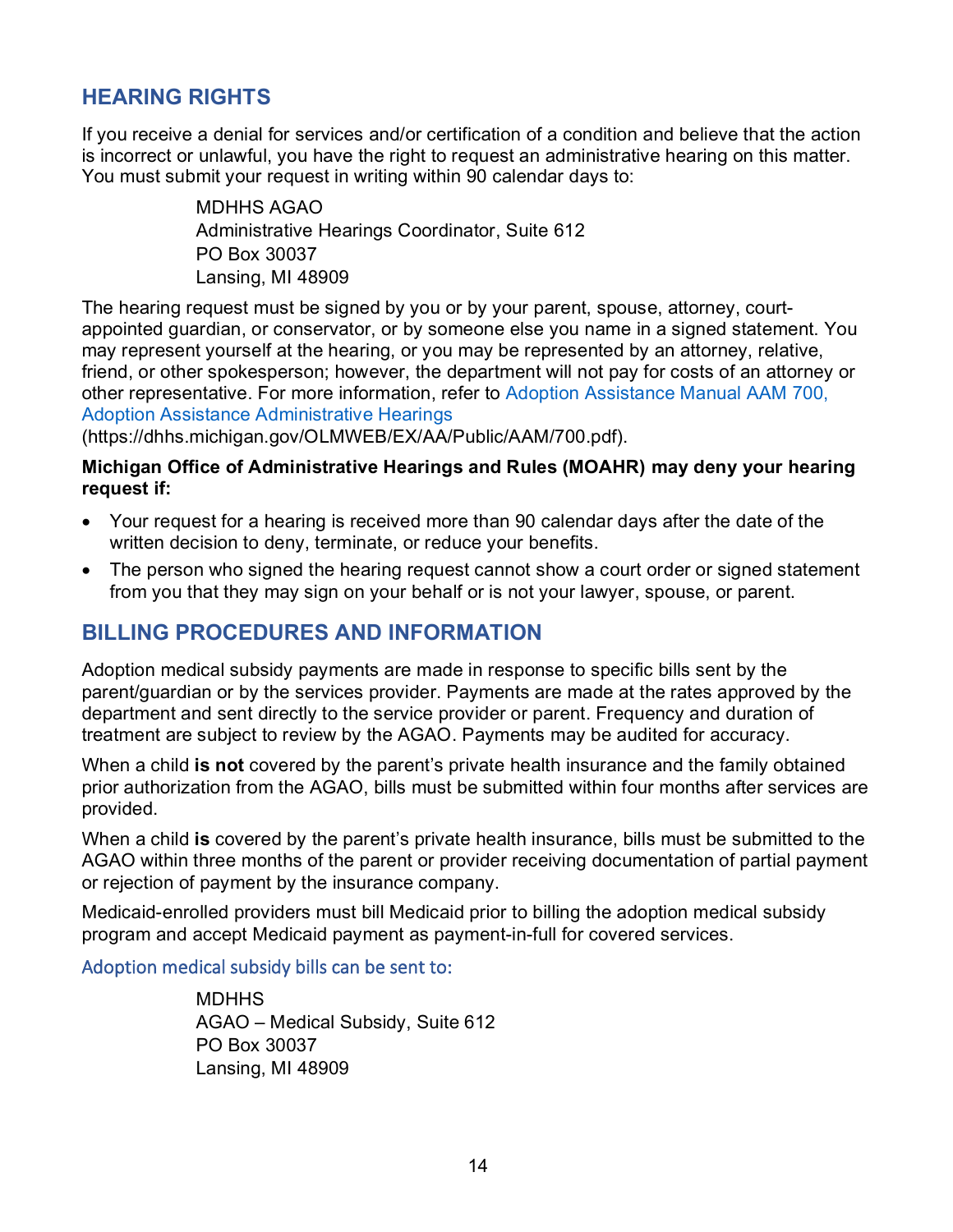#### Bills must include the following information:

- Child's name and date of birth.
- Parent's name(s) and address.
- Condition for which services were provided.
- List of the services provided.
- Date(s) and time(s) of service(s).
- Name and address of the service provider.
- Federal identification number or Social Security number of the service provider requesting payment.
- License or certification number of the individual therapist who provided the services, if applicable.
- If services have been rejected for coverage or for partial coverage by a private insurance carrier or by Medicaid, a copy of the rejection or partial coverage statement must be attached to the billing.
- If no other resources are available to help with the cost of services, the billing statement must say, "No other resources available."
- A parent signature verifying receipt of services. The bill must include the following statement: "I have reviewed this bill for accuracy and by my signature, I am verifying that the services were provided, and the times and dates of services billed are accurate."
- Provider signature verifying services were rendered on the dates and times shown on the bill.

## <span id="page-14-0"></span>Excluded Costs

- The adoption medical subsidy program does not reimburse an adoptive parent for providing treatment/services to their own adopted child.
- Adoption medical subsidy does not pay for missed appointments.
- Payment for physical care, behavioral care, and out-of-home services will not be extended beyond the child's 18th birthday.
- Services are not paid if the service is available from the public school system under the Michigan Mandatory Special Education Act [Act 198, P.A. 1971].
- Routine medical care, including well-child checks, and general over-the-counter medical/first aid supplies are not covered by medical subsidy.

## <span id="page-14-1"></span>**REQUESTS FOR PRIOR APPROVAL**

- 1. Most services must have prior approval from the Adoption and Guardianship Assistance Office (AGAO). Please see each service for prior approval requirements.
- 2. The service must be necessary to treat a condition that was certified by AGAO prior to the child's 18th birthday.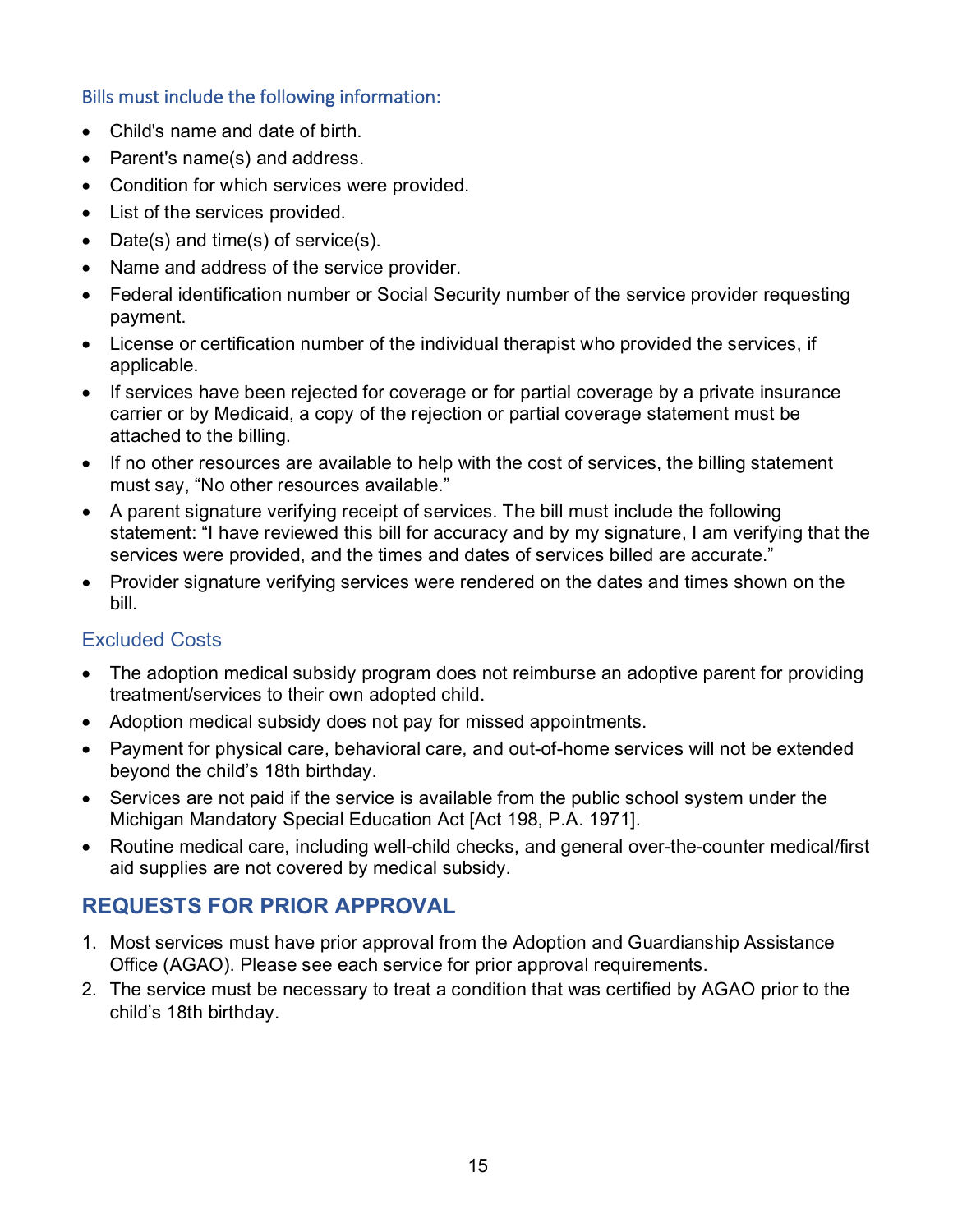- 3. All other resources, including Medicaid and private health insurance, must be used first, and this documentation must be provided with the request for funding. State law (MCL 400.115h) prohibits MDHHS from making a medical subsidy payment unless all other available public money and third-party insurance, such as Medicaid, Children's Special Health Care Services (CSHCS) (Michigan.gov/CSHCS), Community Mental Health (CMH) and private insurance have been exhausted. The medical subsidy program is the payer of last resort.
	- a. Denials for specific services are valid for one year from the date of the denial.
	- b. For children who do not qualify for coverage through CSHCS, a denial of coverage from CSHCS will be used as proof of denial of eligibility for future requests for the same service for the child. The parent/guardian can contact CSHCS through their local CSHCS office, at 800-359-3722, or by email  $(cshcsfc@michigan.gov)$ .

The Michigan Department of Health and Human Services will not exclude from participation in, deny benefits of, or discriminate against any individual or group because of race, sex, religion, age, national origin, color, height, weight, marital status, partisan considerations, or a disability or genetic information that is unrelated to the person's eligibility.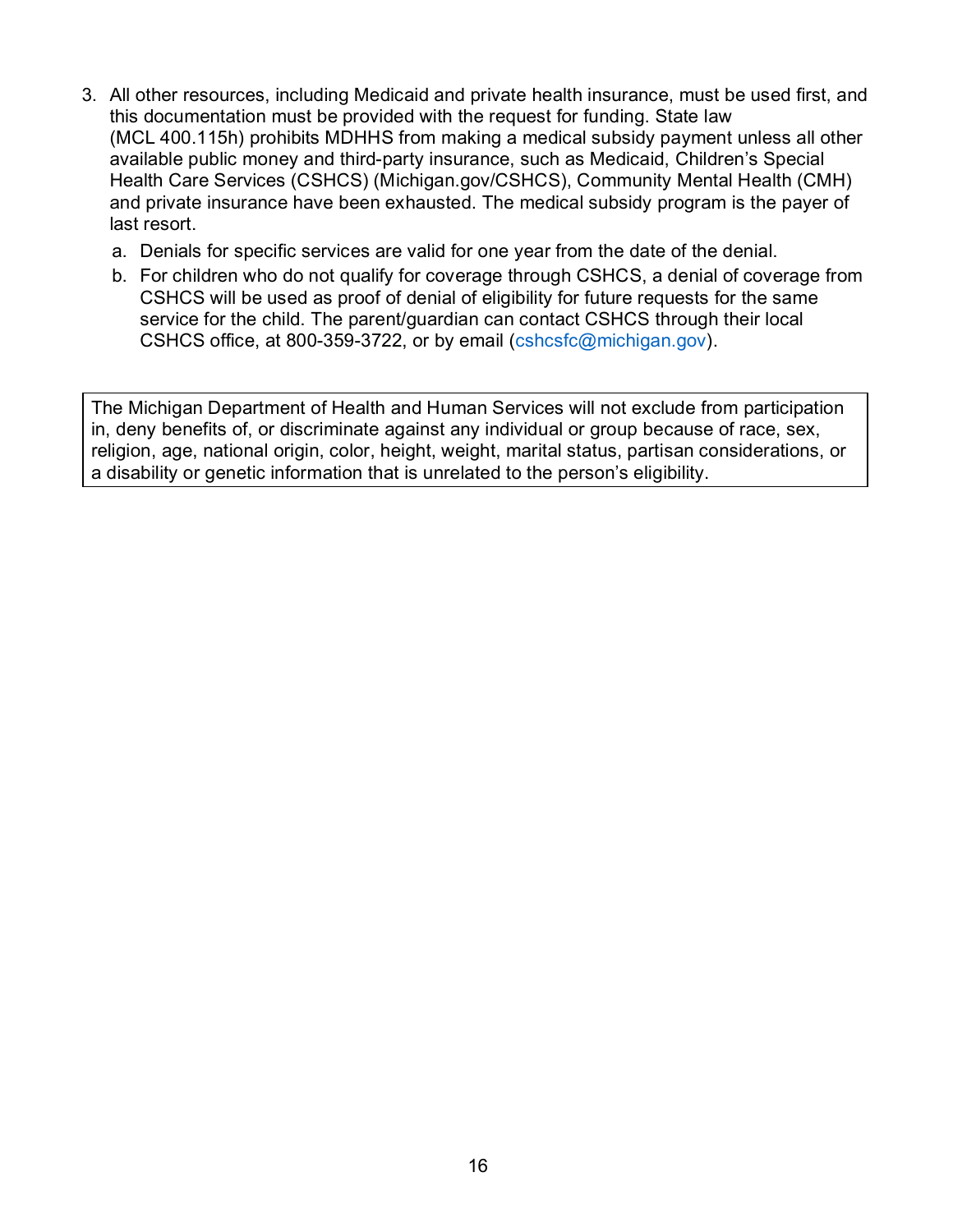| <b>Child Name</b>                                                                                                                                                                                        |                         |                               | Date of Birth           |          |
|----------------------------------------------------------------------------------------------------------------------------------------------------------------------------------------------------------|-------------------------|-------------------------------|-------------------------|----------|
| Condition(s) for which funding is being requested                                                                                                                                                        |                         |                               |                         |          |
|                                                                                                                                                                                                          |                         |                               |                         |          |
| Parent(s)/Guardian(s) Name                                                                                                                                                                               |                         |                               |                         |          |
| Email                                                                                                                                                                                                    |                         |                               | <b>Telephone Number</b> |          |
| <b>Address</b>                                                                                                                                                                                           |                         | City                          | <b>State</b>            | Zip Code |
| Is the child covered by private insurance?<br><b>No</b><br>Yes                                                                                                                                           |                         |                               |                         |          |
| Is the child covered by Medicaid?<br><b>No</b><br>Yes                                                                                                                                                    |                         |                               |                         |          |
| Is the child receiving assistance from Children's Special Health Care Services?<br><b>No</b><br>Yes<br>$\Box$                                                                                            |                         |                               |                         |          |
| Parent/Guardian Signature                                                                                                                                                                                |                         |                               | Date                    |          |
| <b>PROVIDER INFORMATION</b>                                                                                                                                                                              |                         |                               |                         |          |
| <b>Provider Name</b>                                                                                                                                                                                     |                         |                               |                         |          |
| Provider FED ID#/SSN                                                                                                                                                                                     |                         | License/Cert# (if applicable) |                         |          |
| Provider SIGMA Vendor Code                                                                                                                                                                               | <b>Telephone Number</b> | Email                         |                         |          |
| Signature                                                                                                                                                                                                |                         |                               | Date                    |          |
| To complete the prior approval request, please complete the specific section below for the service<br>you are requesting prior approval for. Attach listed documentation and/or fill out all information |                         |                               |                         |          |

<span id="page-16-0"></span>**PRIOR APPROVAL REQUEST: GENERAL INFORMATION**

**for that section only.**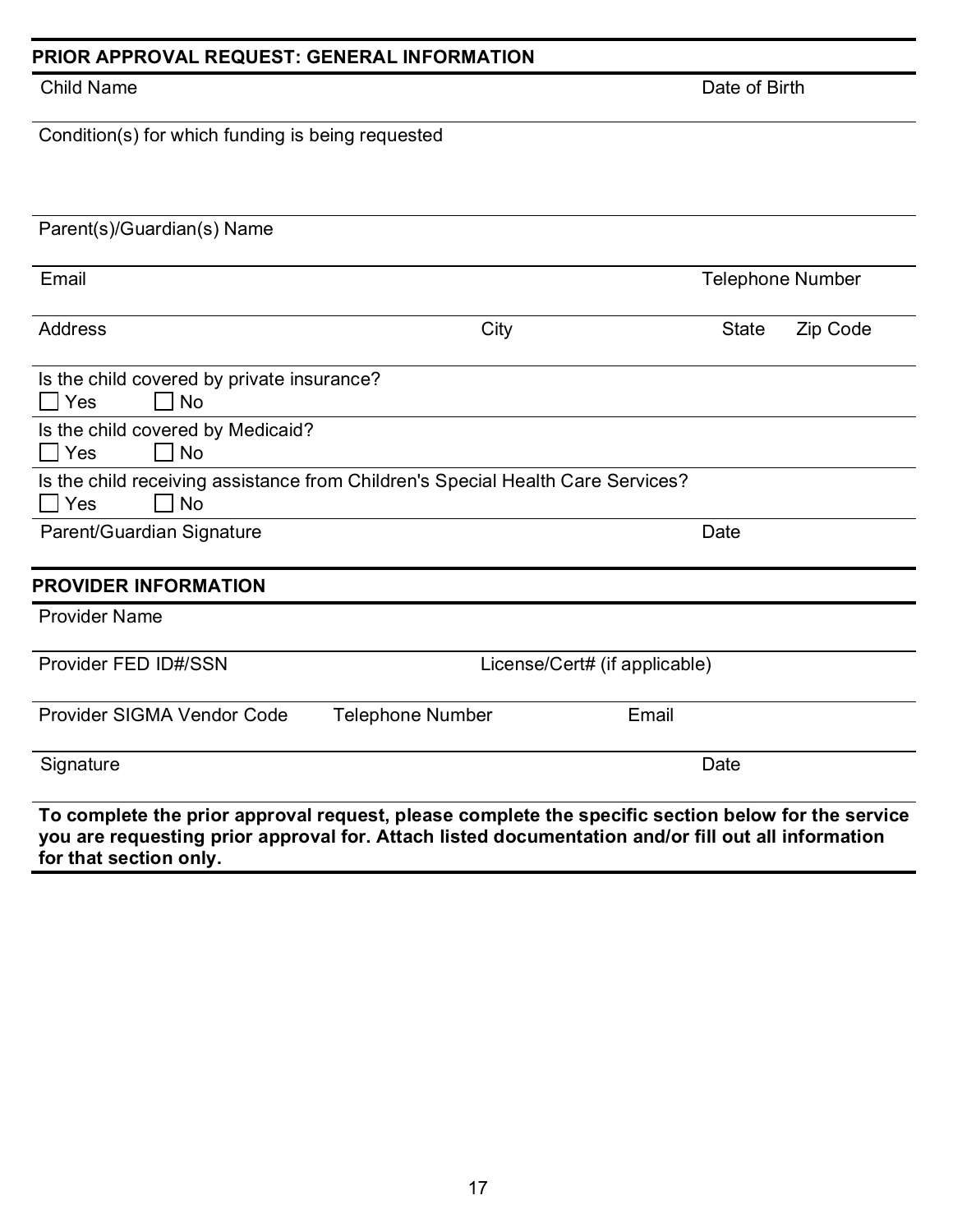| <b>Medical Care</b><br>Dental (excluding orthodontics)<br><b>Required Documentation</b><br>Proof other resources have been exhausted (Medicaid, private insurance, CSHCS)<br><b>DURABLE MEDICAL EQUIPMENT</b><br><b>Required Documentation</b><br>Letter from a physician documenting medical necessity, including:<br>Type of equipment, quantity, frequency of usage<br>Physician's prescription for the equipment<br>Two estimates<br>Proof other resources have been exhausted (Medicaid, private insurance, CSHCS)<br><b>ADAPTIVE EQUIPMENT/ COMMUNICATION AIDS</b><br><b>Required Documentation</b><br>Proof other resources have been exhausted (Medicaid, private insurance, CSHCS)<br><b>One</b> of the following:<br>Documentation from a physician verifying medical necessity of equipment<br>Physician's prescription for the equipment, including quantity and frequency of use.<br>Two estimates<br><b>VAN LIFT</b><br><b>Required Documentation</b><br>Professional evaluation and recommendation<br>Proof other resources have been exhausted (Medicaid, private insurance, CSHCS)<br>PHYSICAL, OCCUPATIONAL, AND SPEECH THERAPY<br>Speech Therapy<br><b>Physical Therapy</b><br>Occupational Therapy<br><b>Required Documentation</b><br>Proof other resources have been exhausted (Medicaid, private insurance, CSHCS)<br>Age 7 or older: copy of child's current IEP or 504 plan<br>Age 6 or younger: letter of need from physician<br>Additional Required Documentation If Child Is Age 0-2:<br>Proof parent has applied to Early On® Michigan and received a denial<br><b>TUTORING</b><br><b>Required Documentation</b><br>Recommendation from the child's teacher that includes:<br>Identification of the subjects in which the child needs help.<br>Verification that tutoring will occur outside of regular school hours.<br>Estimated length of time tutoring will be needed.<br>Whether the teacher believes tutoring may be needed the next school year.<br>Written syllabus or tutoring plan from the tutor.<br>Credentials of the tutor.<br>One of the following:<br>Documentation of failing grade, when the purpose of tutoring is to raise a grade of D or lower. | <b>MEDICAL/DENTAL CARE</b> |  |  |  |  |  |
|----------------------------------------------------------------------------------------------------------------------------------------------------------------------------------------------------------------------------------------------------------------------------------------------------------------------------------------------------------------------------------------------------------------------------------------------------------------------------------------------------------------------------------------------------------------------------------------------------------------------------------------------------------------------------------------------------------------------------------------------------------------------------------------------------------------------------------------------------------------------------------------------------------------------------------------------------------------------------------------------------------------------------------------------------------------------------------------------------------------------------------------------------------------------------------------------------------------------------------------------------------------------------------------------------------------------------------------------------------------------------------------------------------------------------------------------------------------------------------------------------------------------------------------------------------------------------------------------------------------------------------------------------------------------------------------------------------------------------------------------------------------------------------------------------------------------------------------------------------------------------------------------------------------------------------------------------------------------------------------------------------------------------------------------------------------------------------------------------------------------------------------------------------------------------------------------------|----------------------------|--|--|--|--|--|
|                                                                                                                                                                                                                                                                                                                                                                                                                                                                                                                                                                                                                                                                                                                                                                                                                                                                                                                                                                                                                                                                                                                                                                                                                                                                                                                                                                                                                                                                                                                                                                                                                                                                                                                                                                                                                                                                                                                                                                                                                                                                                                                                                                                                    |                            |  |  |  |  |  |
|                                                                                                                                                                                                                                                                                                                                                                                                                                                                                                                                                                                                                                                                                                                                                                                                                                                                                                                                                                                                                                                                                                                                                                                                                                                                                                                                                                                                                                                                                                                                                                                                                                                                                                                                                                                                                                                                                                                                                                                                                                                                                                                                                                                                    |                            |  |  |  |  |  |
|                                                                                                                                                                                                                                                                                                                                                                                                                                                                                                                                                                                                                                                                                                                                                                                                                                                                                                                                                                                                                                                                                                                                                                                                                                                                                                                                                                                                                                                                                                                                                                                                                                                                                                                                                                                                                                                                                                                                                                                                                                                                                                                                                                                                    |                            |  |  |  |  |  |
|                                                                                                                                                                                                                                                                                                                                                                                                                                                                                                                                                                                                                                                                                                                                                                                                                                                                                                                                                                                                                                                                                                                                                                                                                                                                                                                                                                                                                                                                                                                                                                                                                                                                                                                                                                                                                                                                                                                                                                                                                                                                                                                                                                                                    |                            |  |  |  |  |  |
|                                                                                                                                                                                                                                                                                                                                                                                                                                                                                                                                                                                                                                                                                                                                                                                                                                                                                                                                                                                                                                                                                                                                                                                                                                                                                                                                                                                                                                                                                                                                                                                                                                                                                                                                                                                                                                                                                                                                                                                                                                                                                                                                                                                                    |                            |  |  |  |  |  |
|                                                                                                                                                                                                                                                                                                                                                                                                                                                                                                                                                                                                                                                                                                                                                                                                                                                                                                                                                                                                                                                                                                                                                                                                                                                                                                                                                                                                                                                                                                                                                                                                                                                                                                                                                                                                                                                                                                                                                                                                                                                                                                                                                                                                    |                            |  |  |  |  |  |
|                                                                                                                                                                                                                                                                                                                                                                                                                                                                                                                                                                                                                                                                                                                                                                                                                                                                                                                                                                                                                                                                                                                                                                                                                                                                                                                                                                                                                                                                                                                                                                                                                                                                                                                                                                                                                                                                                                                                                                                                                                                                                                                                                                                                    |                            |  |  |  |  |  |
|                                                                                                                                                                                                                                                                                                                                                                                                                                                                                                                                                                                                                                                                                                                                                                                                                                                                                                                                                                                                                                                                                                                                                                                                                                                                                                                                                                                                                                                                                                                                                                                                                                                                                                                                                                                                                                                                                                                                                                                                                                                                                                                                                                                                    |                            |  |  |  |  |  |
|                                                                                                                                                                                                                                                                                                                                                                                                                                                                                                                                                                                                                                                                                                                                                                                                                                                                                                                                                                                                                                                                                                                                                                                                                                                                                                                                                                                                                                                                                                                                                                                                                                                                                                                                                                                                                                                                                                                                                                                                                                                                                                                                                                                                    |                            |  |  |  |  |  |
|                                                                                                                                                                                                                                                                                                                                                                                                                                                                                                                                                                                                                                                                                                                                                                                                                                                                                                                                                                                                                                                                                                                                                                                                                                                                                                                                                                                                                                                                                                                                                                                                                                                                                                                                                                                                                                                                                                                                                                                                                                                                                                                                                                                                    |                            |  |  |  |  |  |
|                                                                                                                                                                                                                                                                                                                                                                                                                                                                                                                                                                                                                                                                                                                                                                                                                                                                                                                                                                                                                                                                                                                                                                                                                                                                                                                                                                                                                                                                                                                                                                                                                                                                                                                                                                                                                                                                                                                                                                                                                                                                                                                                                                                                    |                            |  |  |  |  |  |
|                                                                                                                                                                                                                                                                                                                                                                                                                                                                                                                                                                                                                                                                                                                                                                                                                                                                                                                                                                                                                                                                                                                                                                                                                                                                                                                                                                                                                                                                                                                                                                                                                                                                                                                                                                                                                                                                                                                                                                                                                                                                                                                                                                                                    |                            |  |  |  |  |  |
|                                                                                                                                                                                                                                                                                                                                                                                                                                                                                                                                                                                                                                                                                                                                                                                                                                                                                                                                                                                                                                                                                                                                                                                                                                                                                                                                                                                                                                                                                                                                                                                                                                                                                                                                                                                                                                                                                                                                                                                                                                                                                                                                                                                                    |                            |  |  |  |  |  |
|                                                                                                                                                                                                                                                                                                                                                                                                                                                                                                                                                                                                                                                                                                                                                                                                                                                                                                                                                                                                                                                                                                                                                                                                                                                                                                                                                                                                                                                                                                                                                                                                                                                                                                                                                                                                                                                                                                                                                                                                                                                                                                                                                                                                    |                            |  |  |  |  |  |
|                                                                                                                                                                                                                                                                                                                                                                                                                                                                                                                                                                                                                                                                                                                                                                                                                                                                                                                                                                                                                                                                                                                                                                                                                                                                                                                                                                                                                                                                                                                                                                                                                                                                                                                                                                                                                                                                                                                                                                                                                                                                                                                                                                                                    |                            |  |  |  |  |  |
|                                                                                                                                                                                                                                                                                                                                                                                                                                                                                                                                                                                                                                                                                                                                                                                                                                                                                                                                                                                                                                                                                                                                                                                                                                                                                                                                                                                                                                                                                                                                                                                                                                                                                                                                                                                                                                                                                                                                                                                                                                                                                                                                                                                                    |                            |  |  |  |  |  |
|                                                                                                                                                                                                                                                                                                                                                                                                                                                                                                                                                                                                                                                                                                                                                                                                                                                                                                                                                                                                                                                                                                                                                                                                                                                                                                                                                                                                                                                                                                                                                                                                                                                                                                                                                                                                                                                                                                                                                                                                                                                                                                                                                                                                    |                            |  |  |  |  |  |
|                                                                                                                                                                                                                                                                                                                                                                                                                                                                                                                                                                                                                                                                                                                                                                                                                                                                                                                                                                                                                                                                                                                                                                                                                                                                                                                                                                                                                                                                                                                                                                                                                                                                                                                                                                                                                                                                                                                                                                                                                                                                                                                                                                                                    | 18                         |  |  |  |  |  |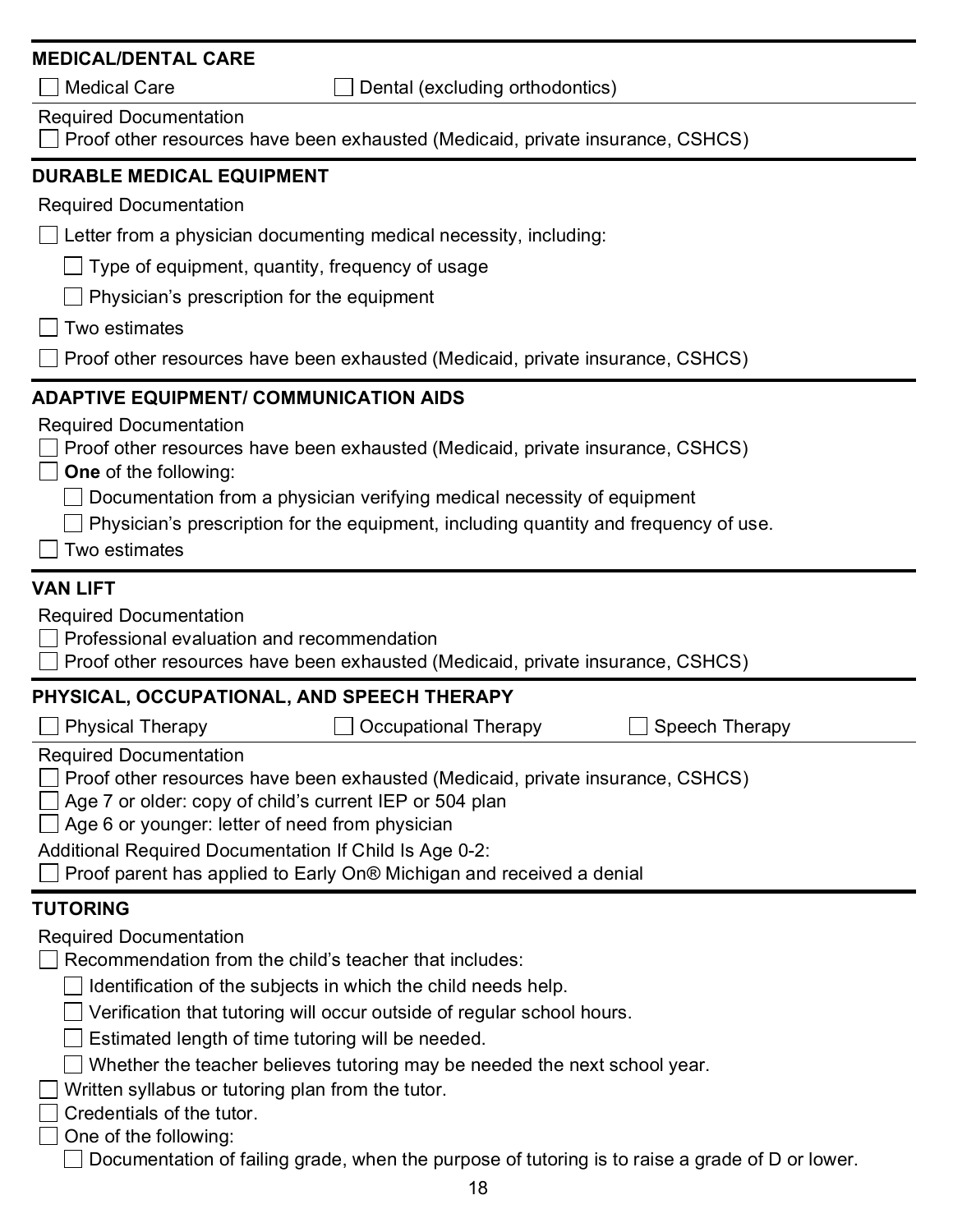$\Box$  Child's current IEP Or 504 plan, dated within the last year.

## **Note: Submission of a review within the last year is acceptable.**

 $\Box$  Check here if we have a current copy in our file.

 $\Box$  For more tutoring, a progress report from the child's teacher evaluating the results of and continued need for more tutoring.

## **ACADEMIC CREDIT/SUMMER SCHOOL**

 $\Box$  Documentation from the child's school that includes:

 $\Box$  Cost of the course.

Verification the course is needed for high school graduation.

**Note: The parent must provide proof of completion with the claim to be paid.**

## **INCONTINENCE SUPPLIES**

Required Documentation

 $\Box$  Professional documentation of a medical need.

Proof other resources have been exhausted (Medicaid, private insurance, CSHCS).

## **PHYSICAL CARE SERVICES**

Required Documentation

 $\Box$  Treatment plan developed by a licensed physician that includes the following:

 $\Box$  Proof the treatment is related to a condition certified by AGAO.

 $\Box$  Frequency and duration of treatment.

 $\Box$  Proof application was made to private insurance, CSHCS, Medicaid, and Home Help through MDHHS.

 $\Box$  Proof of denial or partial assistance from private insurance, CSHCS, Medicaid, and Home Help through MDHHS.

## **CAMP**

Required Documentation

Cost of camp

**One** of the following:

 $\Box$  Professional documentation verifying the camp will benefit the child and is related to a condition certified by AGAO.

 $\Box$  Treatment plan or letter from child's therapist or physician.

 $\Box$  Verification that the camp is licensed in the state where it is located.

## **TRAVEL EXPENSES**

 $\Box$  The travel meets both of the following criteria:

 $\Box$  Travel is more than 30 miles round trip.

 $\Box$  Travel expenses are not included in the child's Determination of Care (DOC).

Required Documentation

 $\Box$  Proof other resources have been exhausted (private insurance, Medicaid, CSHCS, CMH).

## **MENTAL HEALTH/DEVELOPMENTAL ASSESSMENT EVALUATION**

| □ Outpatient Mental Heal |
|--------------------------|
|--------------------------|

Ith  $\Box$  Developmental  $\Box$  Trauma

Required Documentation

**Proof other resources have been exhausted (private insurance, Medicaid, CMH).**